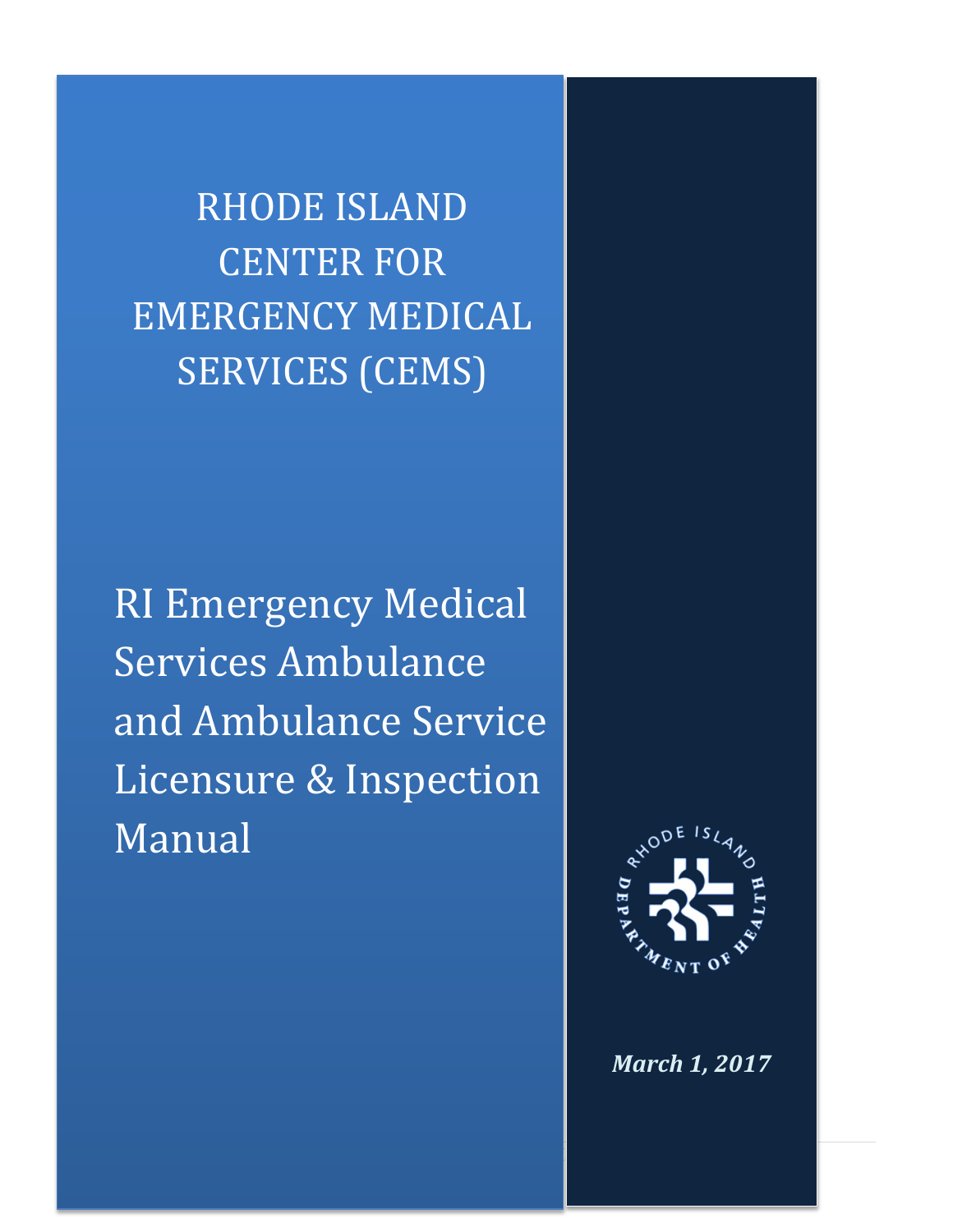# **Table of Contents**

| $1.1.2 - Regularion. \label{equation:1.1.2} \textbf{Regulation}. \textit{} \textit{} \textit{} \textit{} \textit{} \textit{} \textit{} \textit{} \textit{} \textit{} \textit{} \textit{} \textit{} \textit{} \textit{} \textit{} \textit{} \textit{} \textit{} \textit{} \textit{} \textit{} \textit{} \textit{} \textit{} \textit{} \textit{} \textit{} \textit{} \textit{} \textit{} \textit{}$ |  |
|---------------------------------------------------------------------------------------------------------------------------------------------------------------------------------------------------------------------------------------------------------------------------------------------------------------------------------------------------------------------------------------------------|--|
|                                                                                                                                                                                                                                                                                                                                                                                                   |  |
|                                                                                                                                                                                                                                                                                                                                                                                                   |  |
|                                                                                                                                                                                                                                                                                                                                                                                                   |  |
|                                                                                                                                                                                                                                                                                                                                                                                                   |  |
| $1.2.3 - Representative 2.2.3 - Representative 3.3.3.5 - 1.2.3 - Representative 4.3.3.5 - 1.3.3.5 - 1.3.3.5 - 1.3.3.5 - 1.3.3.5 - 1.3.3.5 - 1.3.3.5 - 1.3.3.5 - 1.3.3.5 - 1.3.3.5 - 1.3.3.5 - 1.3.3.5 - 1.3.3.5 - 1.3.3.5 - 1.3.3.5 - 1.3.3.5 - 1.3.3.5 - 1.3.3.5 - 1.3.3.5 - 1.3.3.5 - 1.3.3.5$                                                                                                  |  |
|                                                                                                                                                                                                                                                                                                                                                                                                   |  |
|                                                                                                                                                                                                                                                                                                                                                                                                   |  |
|                                                                                                                                                                                                                                                                                                                                                                                                   |  |
|                                                                                                                                                                                                                                                                                                                                                                                                   |  |
|                                                                                                                                                                                                                                                                                                                                                                                                   |  |
|                                                                                                                                                                                                                                                                                                                                                                                                   |  |
|                                                                                                                                                                                                                                                                                                                                                                                                   |  |
|                                                                                                                                                                                                                                                                                                                                                                                                   |  |
|                                                                                                                                                                                                                                                                                                                                                                                                   |  |
|                                                                                                                                                                                                                                                                                                                                                                                                   |  |
|                                                                                                                                                                                                                                                                                                                                                                                                   |  |
|                                                                                                                                                                                                                                                                                                                                                                                                   |  |
|                                                                                                                                                                                                                                                                                                                                                                                                   |  |
|                                                                                                                                                                                                                                                                                                                                                                                                   |  |
|                                                                                                                                                                                                                                                                                                                                                                                                   |  |
|                                                                                                                                                                                                                                                                                                                                                                                                   |  |
|                                                                                                                                                                                                                                                                                                                                                                                                   |  |
|                                                                                                                                                                                                                                                                                                                                                                                                   |  |
|                                                                                                                                                                                                                                                                                                                                                                                                   |  |
|                                                                                                                                                                                                                                                                                                                                                                                                   |  |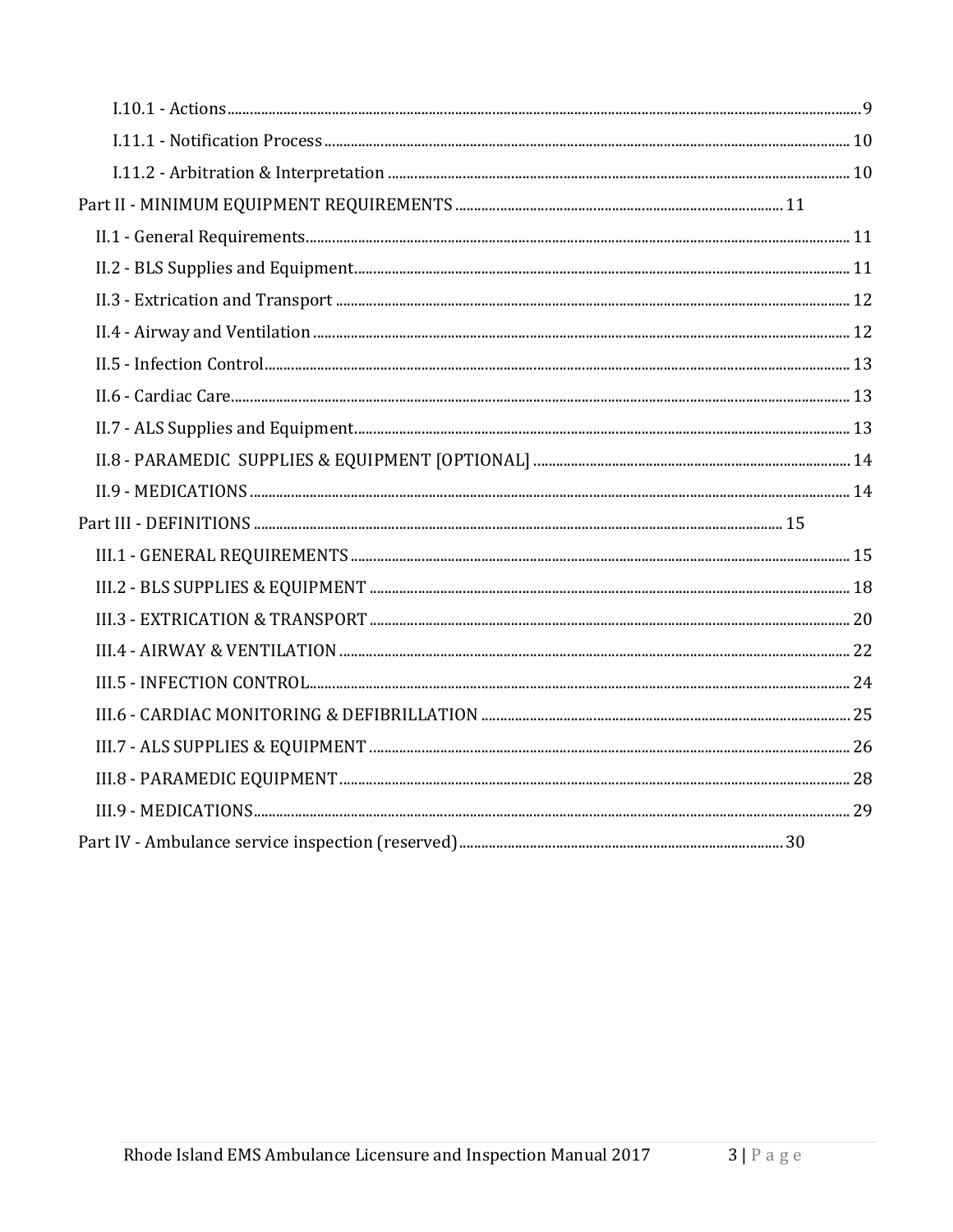# <span id="page-3-0"></span>**PART I - GENERAL INFORMATION**

## <span id="page-3-1"></span>**I.1 - INTRODUCTION**

#### **I.1.1 - Purpose**

<span id="page-3-2"></span>This manual is intended to provide ambulance services with guidance to ensure that all EMS vehicles (herein referred to as ambulances) and services are properly licensed and inspected as required by the State of Rhode Island. The Rhode Island Department of RIDOH, Center for EMS, herein referred to as RIDOH, is the agency charged with regulating and coordinating emergency medical services within the State of Rhode Island. All information provided in this document is intended to supplement the *Rules and Regulations Relating to Emergency Medical Services [R23-4.1-EMS]*, as amended, as well as any applicable statutes, policies, procedures and orders.

#### **I.1.2 - Regulation**

<span id="page-3-3"></span>As established by Rhode Island General Laws and the *Rules and Regulations Relating to Emergency Medical Services [R23-4.1-EMS]*, no person shall operate, maintain, or otherwise use any aircraft, motor vehicle or any other means of transportation as an ambulance without a current Rhode Island Ambulance License.

*Ambulance* is defined as any vehicle equipped and/or used to provide emergency treatment and/or transportation of the sick and injured. Accordingly, any vehicle provisioned with medical equipment and supplies for patient care per the *Rhode Island Statewide Emergency Medical Services Protocols*, other than basic first aid, must be duly licensed as described herein.

#### **I.1.3 - Conditions**

<span id="page-3-4"></span>A licensed ambulance must be fully stocked and equipped at all times in accordance with the minimum equipment standards defined herein, as applies to the ambulance's license class. Regardless of inspection, any deficiency (i.e., an inoperable piece of equipment or missing medication) not corrected within the permitted correction period renders the vehicle unsuitable for patient care and shall be corrected before the vehicle may again be used as an ambulance. If extraordinary or unusual circumstances impact compliance, a service may apply for a variance specific to Section 15.0 of the *Rules and Regulations Relating to Emergency Medical Services [R23-4.1-EMS]*.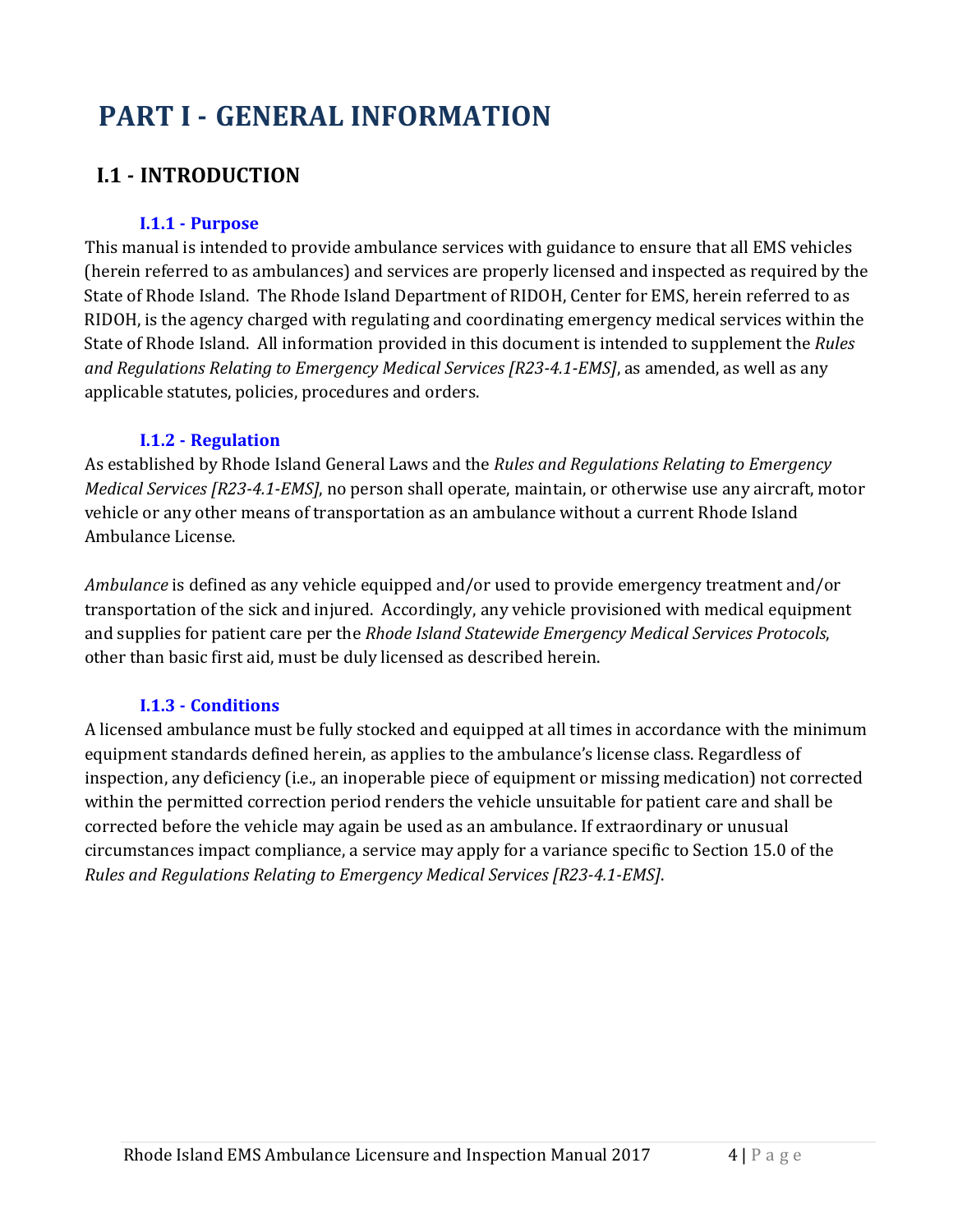## <span id="page-4-0"></span>**I.2 - ANNUAL INSPECTION**

<span id="page-4-1"></span>All licensed ambulances are subject to inspection for the purpose of annual licensure.

#### **I.2.1 - Scheduling**

The annual inspection may be scheduled at any time during the year, subject to the discretion and availability of the Field Technician; generally this will be during normal working hours, Monday through Friday, 9:00am to 4:00pm. Annual Inspections are conducted independently from the vehicle and service renewal cycle.

#### <span id="page-4-2"></span>**I.2.2 - Availability**

A vehicle is expected to be available for annual inspection upon seven (7) business days' notice; exceptions will be considered on a case-by-case basis. However, this notice does not apply to spot inspections as described below. The Field Technician will generally attempt to inspect all vehicles from a given service during one visit, except for services with multiple locations across the state. During inspection, each vehicle is expected to be in "run last" status, meaning that it will not be dispatched to an emergency call unless no other unit is readily available within the service. Services should plan accordingly to ensure coverage of their district during inspection.

#### **I.2.3 - Representative**

<span id="page-4-3"></span>A service representative shall be available to meet and assist the Field Technician during the inspection. This individual shall be an EMT and must be familiar with the vehicle or vehicles being inspected.

#### **I.2.4 - License Renewal**

<span id="page-4-4"></span>License renewal application and payment, if applicable, shall be received by RIDOH prior to inspection.

#### **I.2.5 - Inspection at Class**

<span id="page-4-5"></span>Each vehicle will be inspected, at the class of primary licensure indicated on the vehicle application (i.e., not their reserve class if the vehicle has both a primary and reserve class). For example, if the vehicle is licensed as an A-1A, it must have all the required equipment on the vehicle at the time of the inspection. If not, said vehicle will be inspected and licensed as an A-2. If the service wishes to relicense the vehicle as an A-1A, the service will be charged a re-inspection fee.

## <span id="page-4-6"></span>**I.3 - RANDOM/SPOT INSPECTION**

A RIDOH Field Technician may inspect, at any time and without prior notice, any ambulance, equipment and/or supplies at any time and any place. Such inspections will typically occur at the hospital, after completing a run, or in quarters unless significant reason exists to do otherwise. The Field Technician may spot check random items or may conduct a full inspection following the same format as an annual inspection. The Field Technician will also verify licensure and status of the vehicle and crew.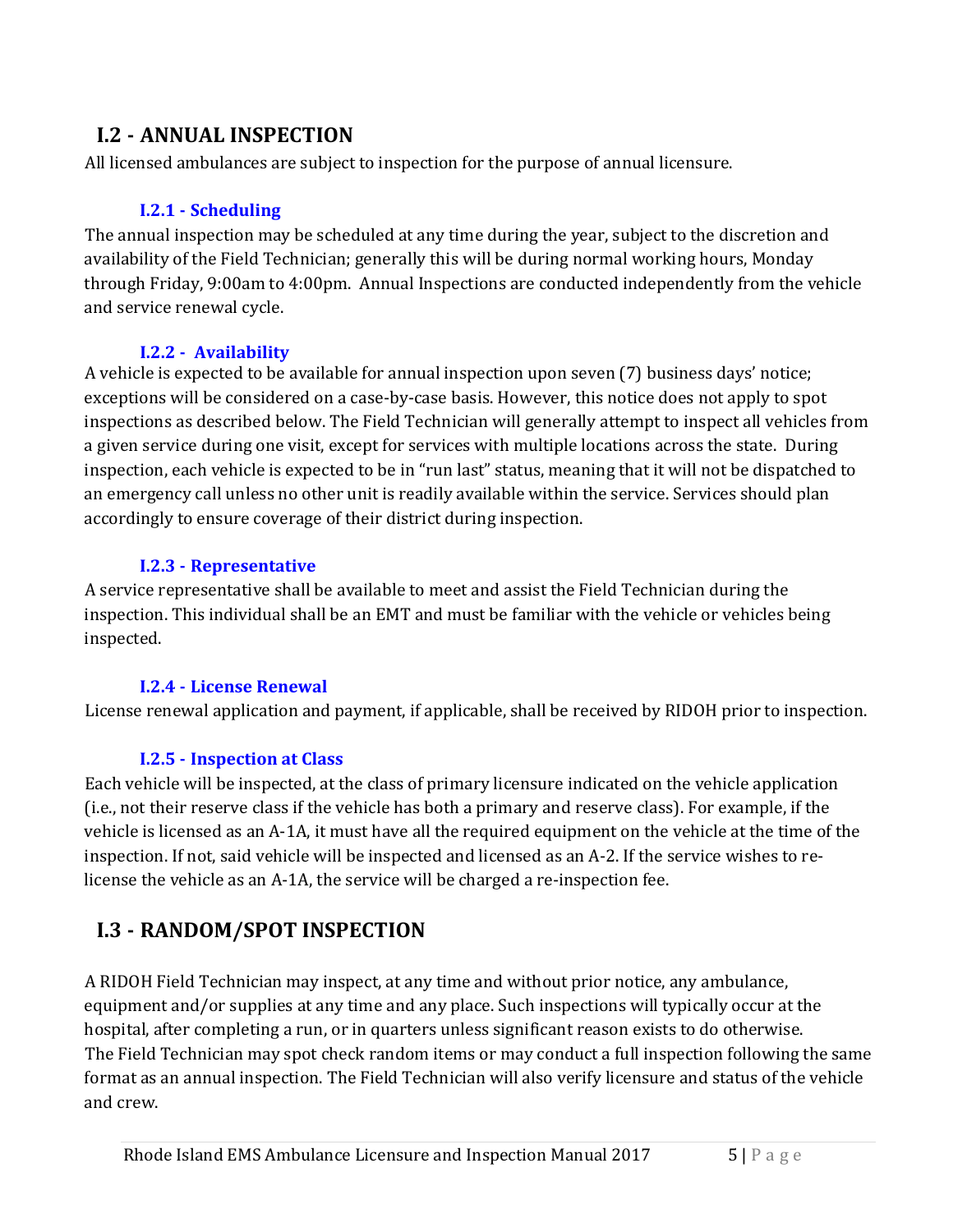The Field Technician will not needlessly detain any ambulance that legitimately has an emergency call pending or if the inspection would conflict with a service's operational constraints (i.e., change-ofshift). Otherwise, the ambulance crew shall notify their service via telephone or two-way radio that they are out of service for inspection and assist the Field Technician as needed.

If a vehicle satisfactorily passes a random full inspection, RIDOH may, at its sole discretion, substitute this inspection for the normal scheduled annual inspection.

No fee is assessed for random/spot inspection unless the inspection is substituted for the normal scheduled annual inspection.

## <span id="page-5-0"></span>**I.4 - NEW VEHICLE INSPECTION**

Prior to obtaining an initial Ambulance License, all vehicles must be inspected and meet all RIDOH requirements for new vehicles, including inspection for U.S. General Services Administration KKK-A-1822 Standards or another standard referenced in the *Rules and Regulations Relating to Emergency Medical Services [R23-4.1-EMS]* for transporting vehicle, as applicable. Inspections for new ambulances are scheduled subject to the availability of the Field Technician.

#### **I.4.1 - New Ambulance Definition**

<span id="page-5-1"></span>A new ambulance is one that a service is licensing for the first time; that is, an "initial license" as opposed to a renewal. Thus a used vehicle will be considered "new" for licensing purposes if the service has previously never licensed it.

As defined in *Rules and Regulations Relating to Emergency Medical Services [R23-4.1-EMS*], at no time may the Ambulance License of a vehicle be transferred from one vehicle to another, or from one owner to another. Should vehicle ownership be transferred from one entity to another, any existing Ambulance License is immediately void and the receiving service must apply for a new license for that vehicle before it can be placed in service as an ambulance.

#### **I.4.2 - New Vehicle Inspection & Licensing Process**

<span id="page-5-2"></span>An application for initial Ambulance License and payment, if applicable, must be received by RIDOH prior to inspection. If the vehicle passes inspection, the vehicle may be used pending processing of initial Ambulance License and said license will be issued by RIDOH within five (5) business days. Should extenuating circumstances delay issuing the new license, RIDOH will provide the service with written permission to continue using the vehicle as an ambulance pending receipt of the Ambulance License. A vehicle will not be issued an Ambulance License until it has passed an initial inspection. If one or more deficiencies are found, they must be corrected as described in Deficiencies below or permission to use vehicle will lapse automatically at the end of the correction period (see Deficiencies below).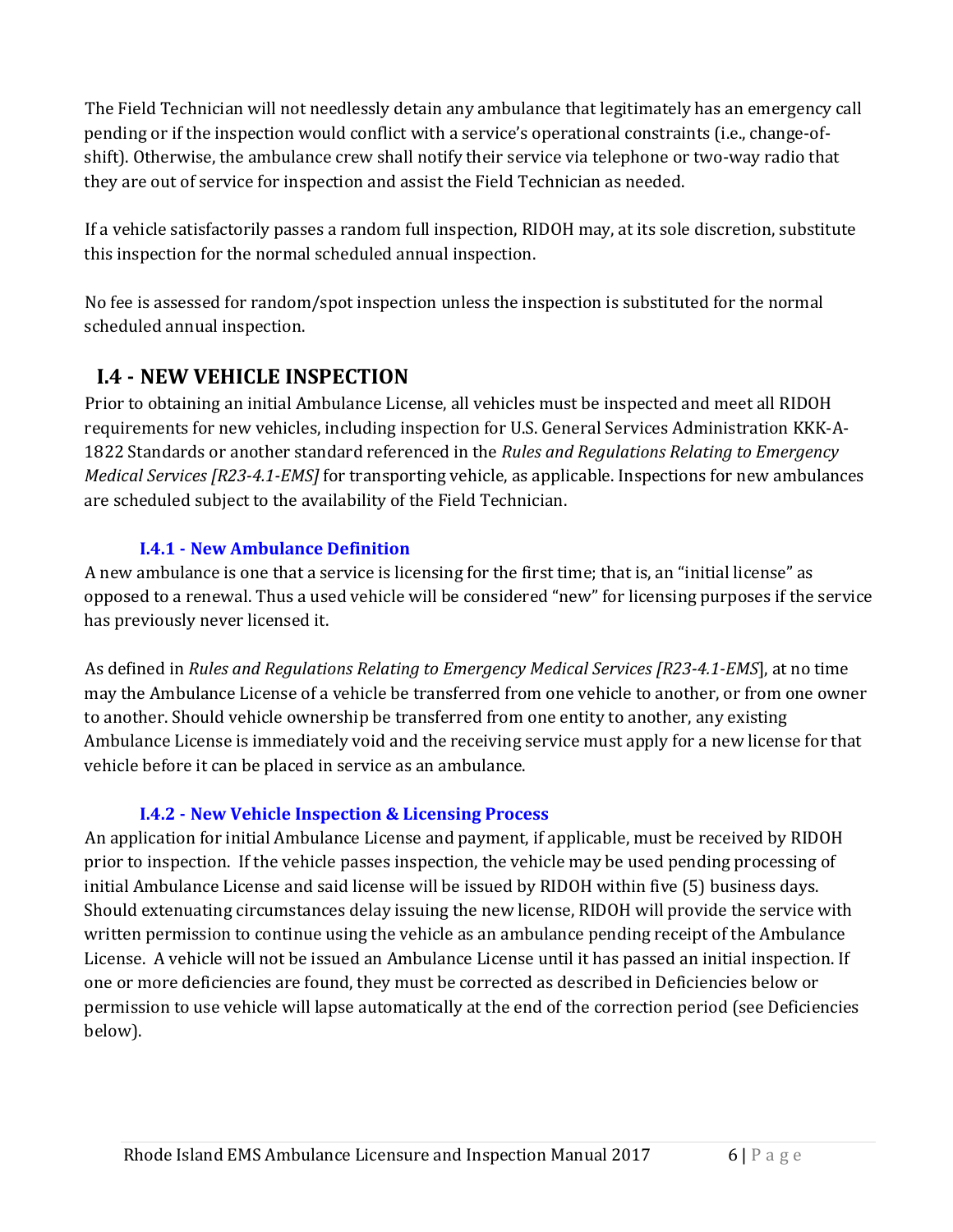## <span id="page-6-0"></span>**I.5 - DEFICIENCIES**

Deficiencies are any items that do not fully satisfy RIDOH minimum requirements as described herein or as listed on the Ambulance Inspection Report. Items may not be considered acceptable if they are damaged, discolored or their original packaging is compromised in any way, subject to the Field Technician's discretion. Additionally, medications and supplies WILL NOT be considered acceptable if the manufacturer's expiration date has been surpassed, as consistent with United States Food and Drug Administration (FDA) standards, and other applicable guidelines. Furthermore, any equipment, supplies, or medications not permitted for EMS use under the vehicle's license class shall be removed before a Certificate of Inspection can be issued.

#### **I.5.1 - Categories of Deficiencies**

<span id="page-6-1"></span>Deficiencies will fall into one of two categories:

- Immediate Failures: those that preclude the vehicle's further use for EMS functions until corrected (e.g., lack of cardiac defibrillator, lack of an oxygen cylinder).
- Correctable Failures: those for which a period of time is allowed to correct, as shown on the Ambulance Inspection Report. This period of time is referred to as the "suggested correction period."

#### <span id="page-6-2"></span>**I.5.2 - Correcting Deficiencies**

For those deficiencies that the service is able to correct immediately (e.g., replacement of an expired medication), the Field Technician will exercise reasonable discretion in permitting the service to do so. This generally means that the service shall be able to correct the deficiency within the time frame of the remainder of the inspection. When a deficiency is corrected during the inspection, the Field Technician will update the Ambulance Inspection Report accordingly; otherwise the deficiency will remain in effect.

#### **I.5.3 - Other General Deficiencies Guidelines**

<span id="page-6-3"></span>It shall at no time be acceptable to move equipment or supplies from one vehicle to another during the inspection process unless a surplus of equipment exists on the vehicle from which the equipment is transferred, and the Field Technician approves the transfer. If one or more deficiencies are found during the inspection, the Field Technician will issue the service representative a notice of deficiency clearly indicating:

- Which items are deficient
- The length of the permitted correction period is for each item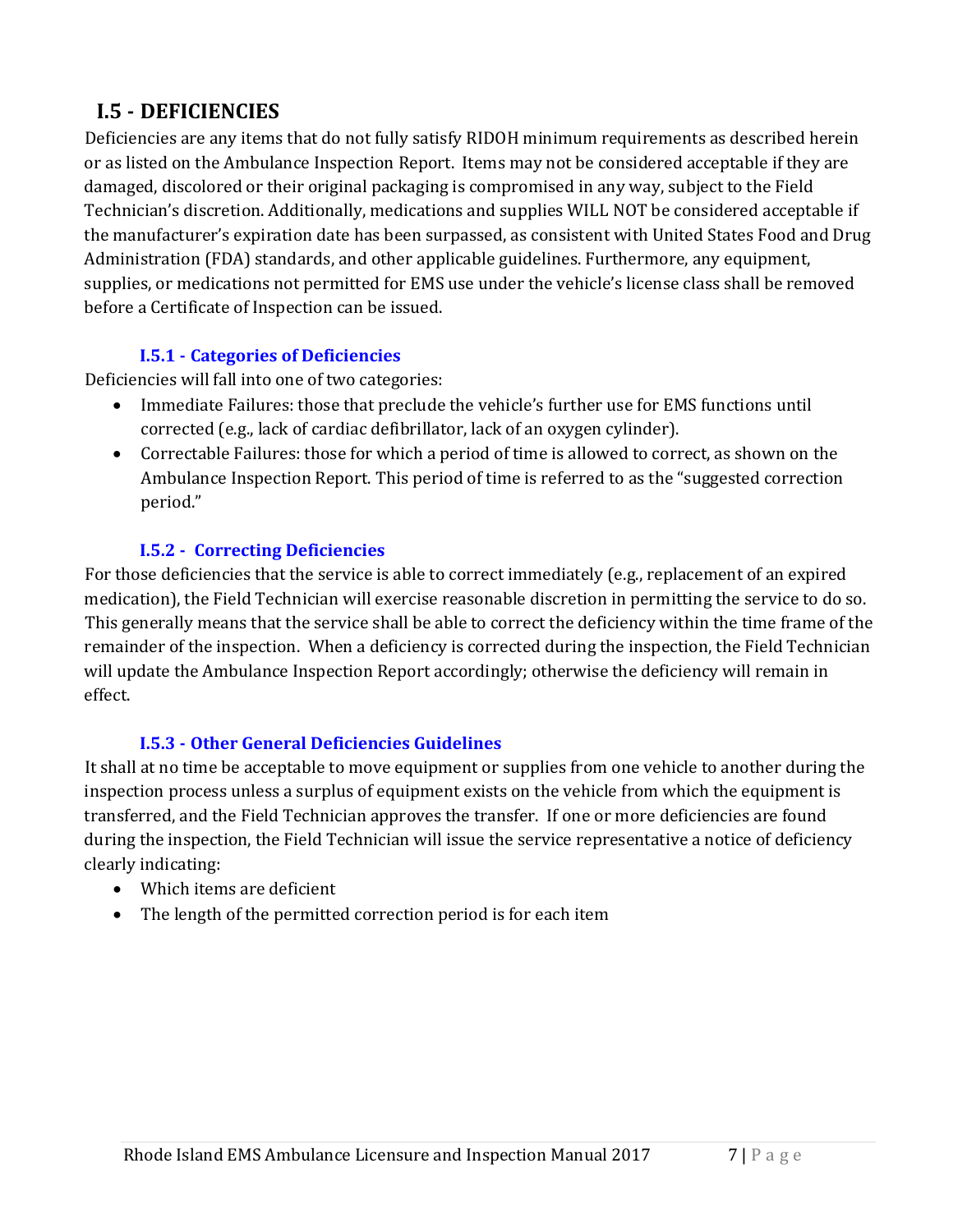#### **I.5.4 - License Suspension due to Deficiency**

<span id="page-7-0"></span>As stated on the notice of deficiency:

- The license of the vehicle will be automatically suspended at the end of the specified correction period should the service fail to correct all deficiencies and/or fail to notify RIDOH in writing thereof
- Once the license of the vehicle has been suspended, the service may not use the vehicle for EMS functions until:
- All noted deficiencies are corrected
- RIDOH has been notified of the correction in writing
- A written reinstatement notice from RIDOH is received

## <span id="page-7-1"></span>**I.6 - RE-INSPECTION**

Should a vehicle be found deficient in three (3) or more items from the Immediate or 24-Hour Correction list, a complete re-inspection of the vehicle will be required, unless waived by the Chief of EMS. A fee will be assessed for all re-inspections (except for exempt services) and must be paid prior to the re-inspection.

## <span id="page-7-2"></span>**I.7 - INSPECTION REPORT**

At the conclusion of any inspection, the service will be provided with a copy of the Ambulance Inspection Report as applicable.

## <span id="page-7-3"></span>**I.8 - AMBULANCE LICENSE**

Appropriate licensure of all ambulances is the sole responsibility of the ambulance service. Additionally, an Ambulance License is only valid in conjunction with a current Ambulance Service License in good standing.

#### **I.8.1 - Basic Requirements**

<span id="page-7-4"></span>Detailed requirements for an Ambulance License are described in *Rules and Regulations Relating to Emergency Medical Services [R23-4.1-EMS]*, as amended. These requirements include an inspection being completed prior to re-licensure. New vehicles must also pass a new vehicle inspection as described herein.

#### **I.8.2 - Renewal**

<span id="page-7-5"></span>License renewal paperwork is generally sent out ninety (90) days before expiration. If this paperwork is not received for a particular vehicle(s), it is the responsibility of the service to obtain new forms from RIDOH and submit them on time with payment, if applicable. License renewal paperwork and payment, if applicable, shall be submitted AT LEAST sixty (60) days prior to the Ambulance License expiration date or RIDOH will not guarantee license renewal before expiration date.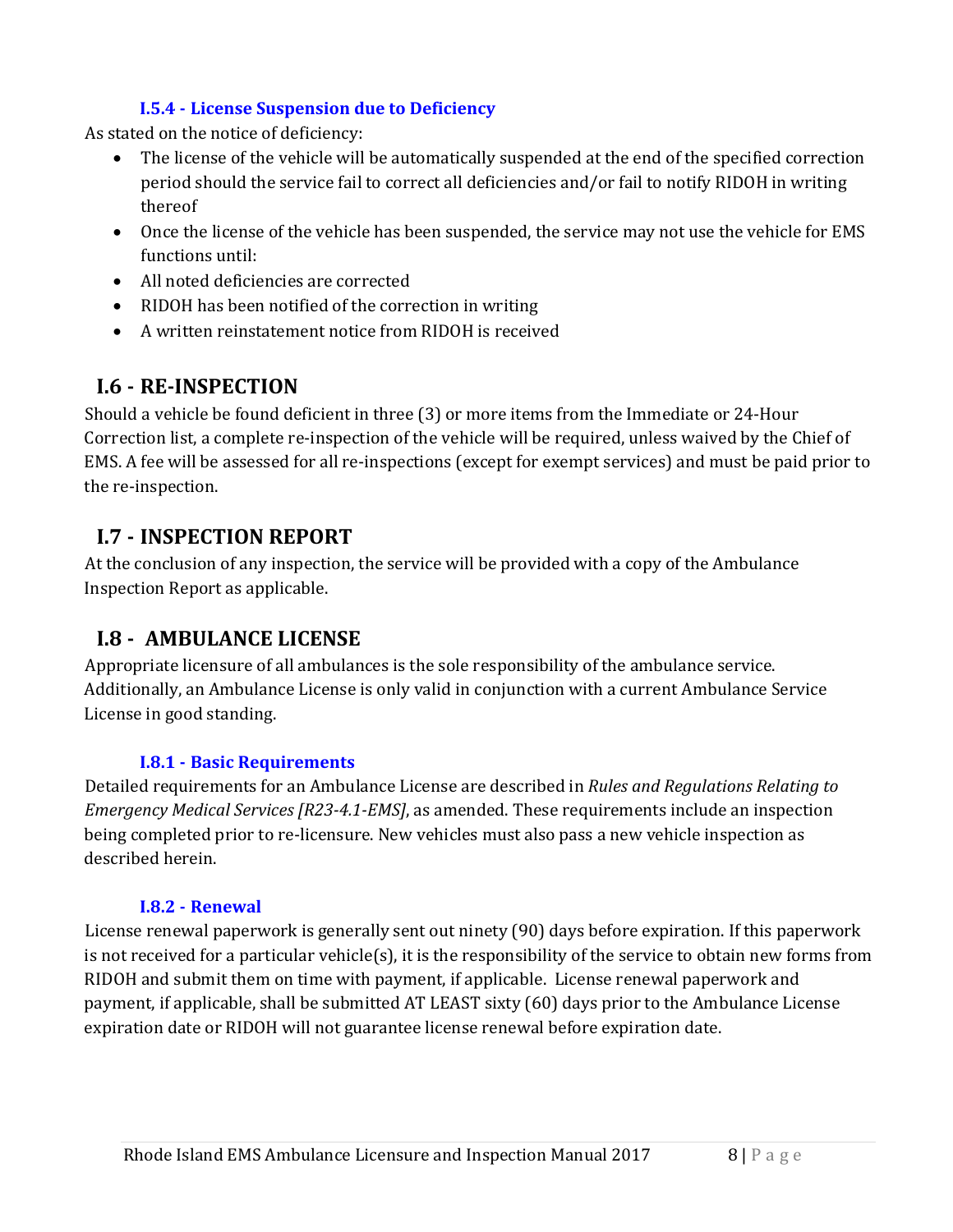#### **I.8.3 - Lapse of License**

<span id="page-8-0"></span>Should an Ambulance License lapse or expire, due to non-renewal or failure to correct a deficiency, the vehicle MAY NOT be used as an ambulance per Rhode Island General Law 23-4.1 unless otherwise notified in writing by RIDOH. The only exception, in general, will be in the case when completed renewal paperwork has been submitted to RIDOH punctually, all inspections are completed and RIDOH is delayed in processing the license.

#### **I.8.4 - Surrender of License**

<span id="page-8-1"></span>When an ambulance is permanently removed from service, the ambulance service shall notify RIDOH and surrender the Ambulance License, as required by the *Rules and Regulations Relating to Emergency Medical Services [R23-4.1-EMS]*. This includes vehicles transferred to another service, in which case the acquiring service shall apply for a new Ambulance License.

## <span id="page-8-2"></span>**I.9 - TECHNICAL ASSISTANCE**

The Center for EMS staff is available to ambulance services for consultation, advice and/or questions regarding inspection, licensure, new vehicle specifications, etc.

## <span id="page-8-3"></span>**I.10 - ENFORCEMENT**

The following are applicable to the enforcement of all policies and procedures prescribed herein.

#### **I.10.1 - Actions**

<span id="page-8-4"></span>Should a vehicle be found deficient during an inspection, the service representative present will be issued an inspection report, including a notice of deficiency, as described in *Deficiencies*. This notice will indicate the date upon which the Ambulance License of the vehicle will automatically be suspended, or, in the case of new vehicles, when permission is granted to use, should all deficiencies not be corrected and RIDOH not be notified of the corrections.

When a notice of deficiency has been issued and RIDOH has not received a notice of correction by the specified date, the license of the vehicle is automatically suspended, as described above, and the vehicle MAY NOT be used as an ambulance per Rhode Island General Law 23-4.1, unless otherwise notified in writing by RIDOH. A letter confirming the suspension will be sent to the service chief of record via certified mail.

Should RIDOH learn that a service is continuing to utilize a vehicle as an ambulance in the absence of a valid Ambulance License; a complaint will be opened against the service and disciplinary action taken, as warranted, against both the service and the personnel who knowingly use the vehicle.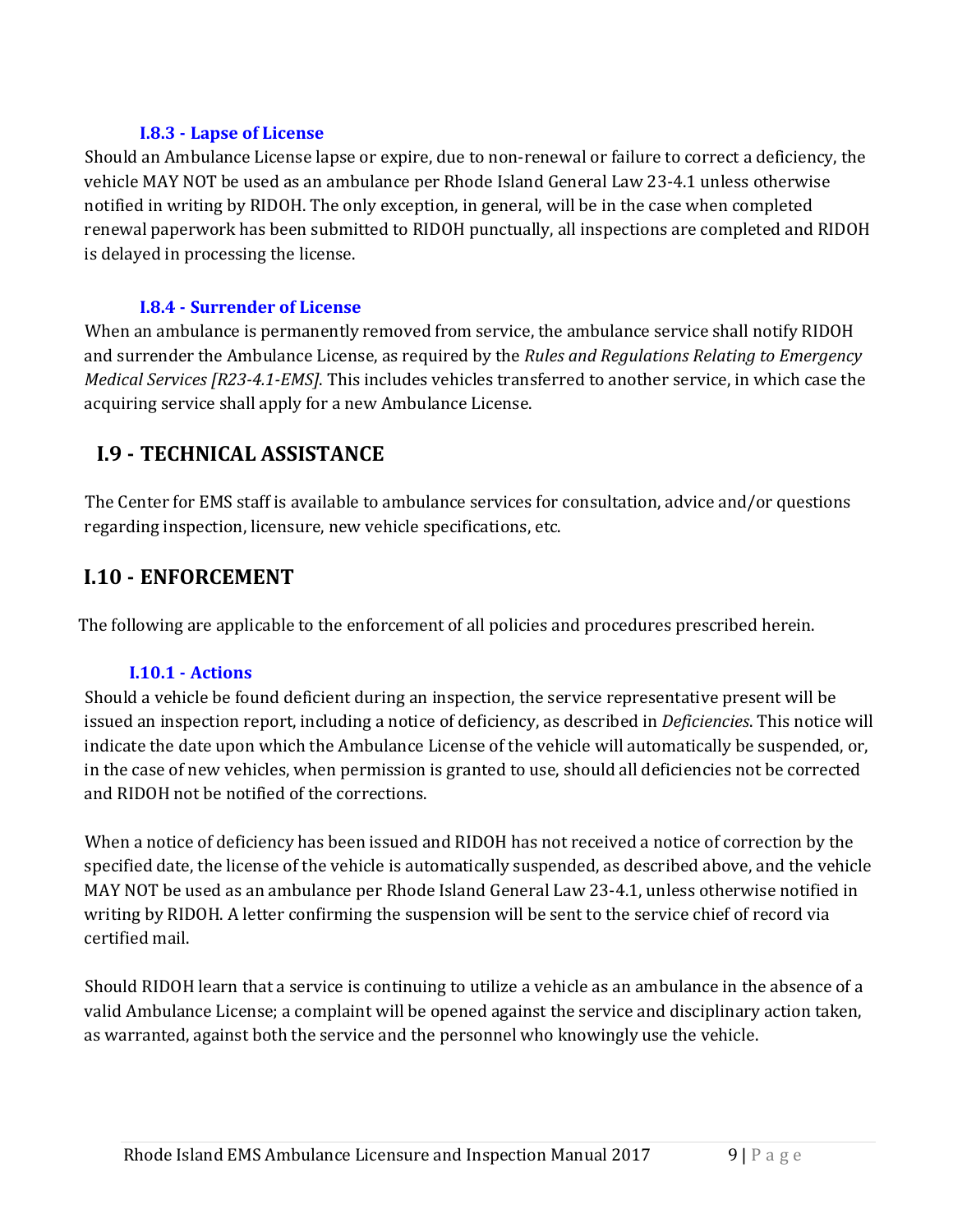#### **I.11.1 - Notification Process**

<span id="page-9-0"></span>Every ambulance service is responsible for complying with all rules, regulations, statutes and other applicable standards, regardless of whether they receive formal notification from RIDOH; this shall include compliance with the provisions described in a notice of deficiency.

Notifications to RIDOH, regarding licensure changes, correction of deficiencies, etc., must be in writing via U.S. mail, fax or e-mail.

#### **I.11.2 - Arbitration & Interpretation**

<span id="page-9-1"></span>All interpretation of these policies shall be at the discretion of the RI Department of RIDOH, Chief of EMS.

Should an ambulance service wish to contest any determination by the Chief of EMS, the service chief of record, or his/her designee, may submit a written summation to RIDOH for review by the Assistant Director and/or Medical Director of the RIDOH Division of Preparedness, Response, Infectious Disease and Emergency Medical Services (PRIDEMS). During an appeal, any orders from RIDOH (i.e., suspension of license, etc.) remain in full effect unless otherwise notified in writing from RIDOH.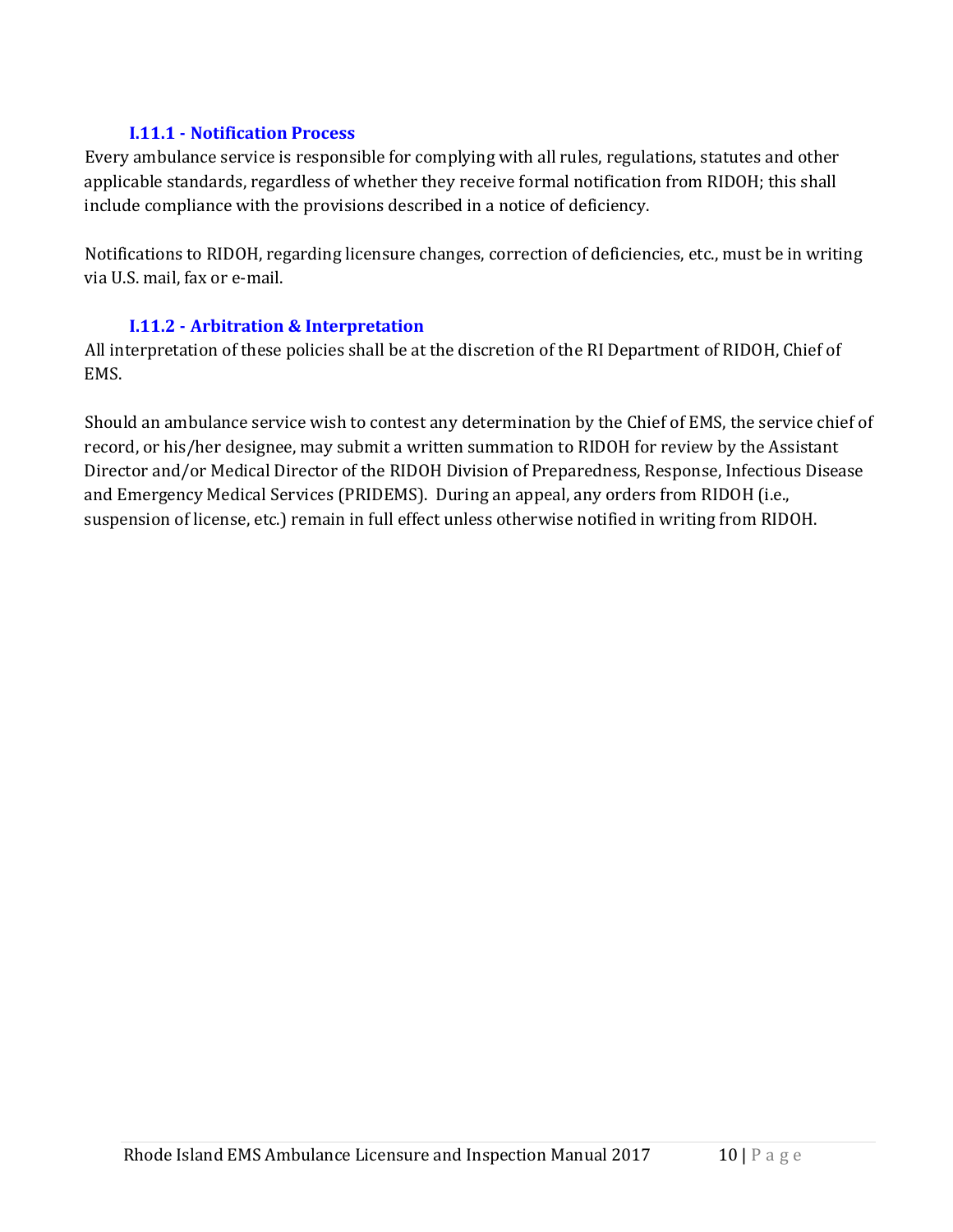# <span id="page-10-0"></span>**PART II - MINIMUM EQUIPMENT REQUIREMENTS**

The following list indicates the minimum equipment required for each class of ambulance license, as well as the time permitted to correct any deficiency. A detailed definition for each item listed may be found in Part II: Definitions.

<span id="page-10-1"></span>

|                     | <b>ITEM</b>                          |              | $A-1$ $A-1A$ $A-2$ |                |              | $C-1$ $C-1A$     | $C-2$          | Correction          |
|---------------------|--------------------------------------|--------------|--------------------|----------------|--------------|------------------|----------------|---------------------|
| II.1 - General      |                                      |              |                    |                |              |                  |                |                     |
| <b>Requirements</b> |                                      |              |                    |                |              |                  |                |                     |
|                     | Communication with Dispatcher        | ✔            | ✔                  | ✔              | ✔            | ✔                | ✔              | Immediate           |
|                     | Communication with Hospital          | $\checkmark$ | ✔                  | ✔              | ✔            | ✓                | $\bf{0}$       | Immediate           |
|                     | Complete Tool Kit                    | ✔            | ✔                  | $\vee$ [A]     | $\vee$ [A]   | $\mathbf{v}$ [A] | $\vee$ [A]     | 10 bus. days        |
|                     | Controlled Substance Log Book        | ✔            | $\checkmark$       |                | ✔            | ✓                |                | 10 bus. days        |
|                     | <b>Controlled Substance Security</b> | ✔            | ✔                  | $\blacksquare$ | $\checkmark$ | ✓                | $\blacksquare$ | 24 hours            |
|                     | <b>DOT Inspection Sticker</b>        | ✔            | $\checkmark$       | ✔              | $\checkmark$ | ✓                | ✓              | 24 hours            |
|                     | <b>DOT Registration</b>              | ✓            | $\checkmark$       | ✔              | ✓            | ✓                | ✔              | Immediate           |
|                     | <b>Emergency Lights</b>              | $\vee$ [B]   | $\vee$ [B]         | [B]<br>✓       | $\vee$ [B]   | $\mathbf{v}$ [B] | $\vee$ [B]     | Immediate           |
|                     | <b>Equipment Secured</b>             | ✔            | ✓                  | ✔              | ✔            | $\checkmark$     | $\checkmark$   | Immediate           |
|                     | <b>Exhaust System</b>                | ✔            | ✔                  | ✔              | ✔            | ✓                | ✓              | 10 bus. days        |
|                     | Fire Extinguishers                   | ✔            | ✔                  | ✔              | ✔            | ✔                | ✔              | 10 bus. days        |
|                     | Free from rust/dents                 | ✔            | ✔                  | ✔              | ✔            | ✓                | ✓              | 10 bus. days        |
|                     | Non-emergency exterior lighting      | ✔            | ✔                  | ✔              | ✔            | ✓                | ✓              | 2 bus. days         |
|                     | Paint/Markings                       | ✔            | ✔                  | ✔              | ✔            | ✓                | ✓              | 10 bus. days        |
|                     | <b>Patient Compartment Lighting</b>  | ✔            | ✔                  | ✔              | ä,           | ä,               | ä,             | 24 bus. hours       |
|                     | Patient Tracking system/ePCR         | ✔            | ✔                  | ✔              | $\bf{0}$     | $\bf{0}$         | $\bf{0}$       | Immediate           |
|                     | RI Prehospital Care Protocols        | ✔            | ✔                  | ✔              | $\checkmark$ | ✓                | ✔              | 2 bus. days         |
|                     | Siren                                | ✔            | $\checkmark$       | ✓              | $\checkmark$ | ✓                | ✔              | Immediate           |
|                     | Triage/Tracking Tags                 | ✔            | ✔                  | ✔              | ✔            | ✔                | $\checkmark$   | 10 bus. days        |
|                     | Triangle Reflectors                  | ✔            | ✓                  | ✓              | $\checkmark$ | ✓                | ✔              | 10 bus. days        |
|                     |                                      |              |                    |                |              |                  |                |                     |
|                     | <b>ITEM</b>                          |              | A-1 A-1A A-2       |                | $C-1$        |                  |                | C-1A C-2 Correction |
| II.2 - BLS Supplies |                                      |              |                    |                |              |                  |                |                     |
|                     |                                      |              |                    |                |              |                  |                |                     |
| and Equipment       | <b>Antiseptic Wipes</b>              | ✔            | ✔                  | ✔              | ✔            | ✔                | ✔              | 10 bus. days        |
|                     | <b>Adhesive Tape</b>                 | ✔            | ✔                  | ✔              | ✓            | ✔                | ✔              | Immediate           |
|                     | Blood Glucose Meter (Glucometer)     | ✔            | ✔                  | ✔              | ✔            | ✔                | ✓              | 10 bus. days        |
|                     | Blood Pressure Cuffs (all sizes)     | ✔            | ✔                  | ✔              | ✓            | ✔                | ✓              | Immediate           |
|                     | Cold Packs                           | ✔            | ✔                  | ✔              | ✔            | ✔                | ✔              | 10 bus. days        |
|                     | Conforming Bandages ("Kling")        | ✔            | ✔                  | ✓              | ✓            | ✓                | ✓              | 10 bus. days        |
|                     | <b>Chest Seal Dressing</b>           | ✔            | ✔                  | ✔              | ✓            | ✓                | ✔              | 10 bus. days        |
|                     | Hypothermia Blanket                  | ✔            | ✔                  | ✓              | ✓            | ✓                | ×.             | 10 bus. days        |
|                     | <b>Irrigation Supplies</b>           | ✔            | ✔                  | ✔              | ✓            | ✓                | ✓              | 10 bus. days        |
|                     | Mucosal Atomization Device (MAD)     | $\checkmark$ | ✔                  | ✔              | ✓            | ✓                | Ý.             | 24 hours            |
|                     |                                      |              |                    |                |              |                  |                |                     |

<span id="page-10-2"></span>Pediatric Dosing Device 10 bus. days

= REQUIRED **O** = OPTIONAL **-** = NOT PERMITTED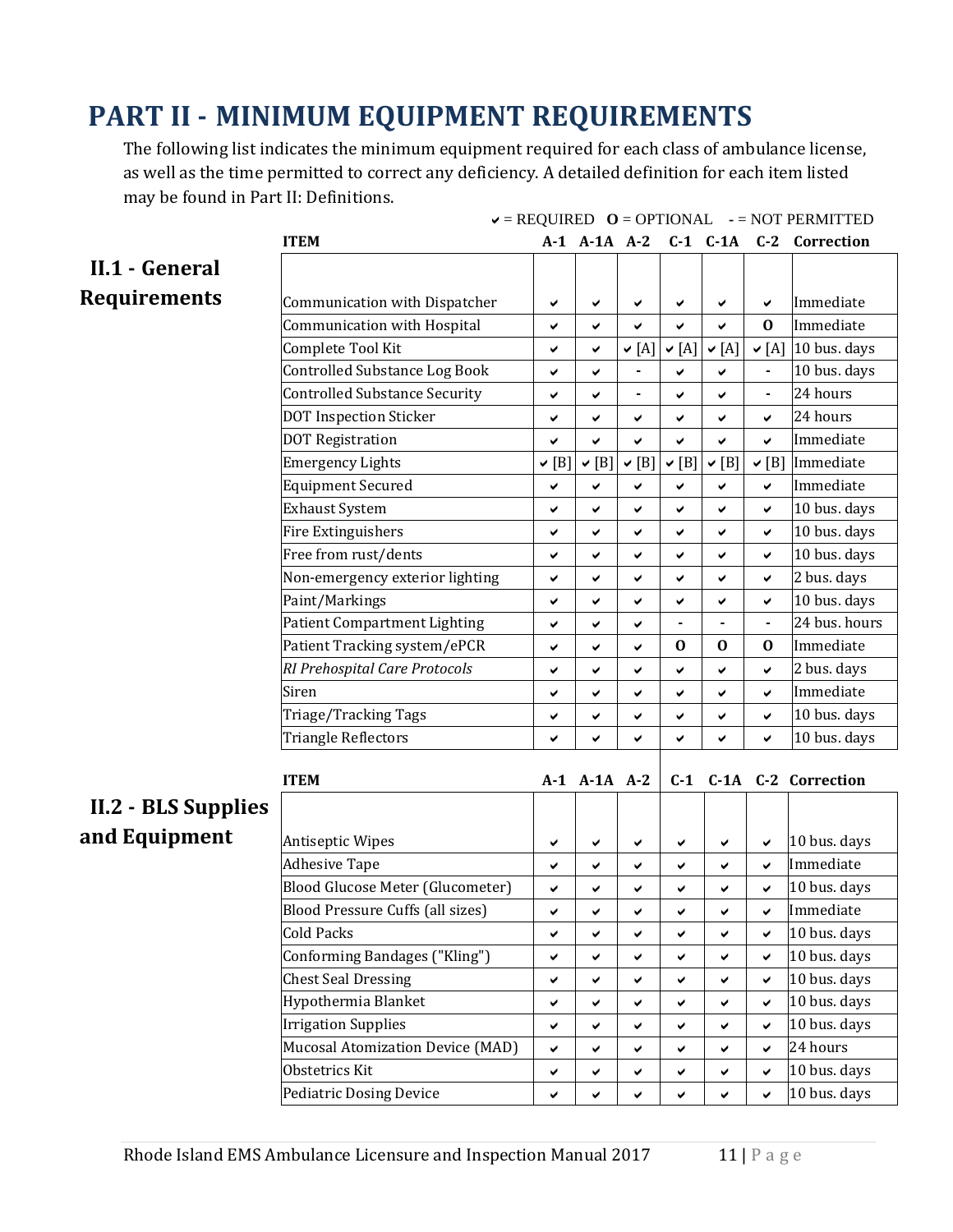| Splints                 | ✔ | ◡            | ✔            | ✔ | ✔            | $\checkmark$ | 10 bus. days |
|-------------------------|---|--------------|--------------|---|--------------|--------------|--------------|
| Sterile Burn Sheets     | ✔ | ✓            | ✓            | ✔ | $\checkmark$ | $\checkmark$ | 10 bus. days |
| Sterile Gauze           | ✔ | ✓            | ✓            | ✔ | $\checkmark$ | $\checkmark$ | 10 bus. days |
| Stethoscopes            | ✔ | ✓            | ✓            | ✔ | ✔            | $\checkmark$ | Immediate    |
| Syringes / needles      | ✔ | ✓            | $\checkmark$ | ✔ | ✔            | $\checkmark$ | 24 hours     |
| Thermometers            | ✔ | $\checkmark$ | $\checkmark$ | ✔ | $\checkmark$ | $\checkmark$ | 10 bus. days |
| Tourniquet              | ✔ | $\checkmark$ | $\checkmark$ | ✔ | $\checkmark$ | $\checkmark$ | 10 bus. days |
| Traction Splint (Adult) | ✔ | ✔            | $\checkmark$ | O | $\bf{0}$     | $\bf{0}$     | 10 bus. days |
| Trauma Dressings        | ✔ | ✓            | $\checkmark$ | ✔ | ✔            | $\checkmark$ | 10 bus. days |
| Trauma Shears           | ✔ | ✓            | ✔            | ✔ | ✔            | $\checkmark$ | 10 bus. days |
| Triangular Bandages     | ✔ | ✓            | ✔            | ✔ | ✔            | $\checkmark$ | 10 bus. days |
| Water-Soluble Lubricant | ✔ | ✔            |              | ✔ | ✔            | $\checkmark$ | 10 bus. days |

## <span id="page-11-0"></span>**II.3 - Extrication**  and **Transport**

| <b>ITEM</b>                    |   |   |   |   | A-1 A-1A A-2 C-1 C-1A C-2 Correction |                |                                |
|--------------------------------|---|---|---|---|--------------------------------------|----------------|--------------------------------|
|                                |   |   |   |   |                                      |                |                                |
| Cervical Collars               | ✔ | ✔ | ✔ | ✔ | $\checkmark$                         | $\checkmark$   | Immediate                      |
| Cervical Immobilization Device | ✔ | ✔ | ✔ | 0 | 0                                    | 0              | <i>Immediate</i>               |
| Child Seat                     | ✔ | ✔ | ✔ | 0 | $\bf{0}$                             | 0              | 10 bus. days                   |
| Long Spine Board (Adult)       | ✔ | ✔ | ✔ | 0 | $\Omega$                             | 0              | <i>Immediate</i>               |
| <b>Patient Movement Device</b> | ✔ | ✔ | ✔ | ✔ | ✔                                    | $\checkmark$   | 10 bus. days                   |
| Stair chair                    | ✔ | ✔ | ✔ | 0 | $\Omega$                             | 0              | <i>Immediate</i>               |
| <b>Straps for Boards</b>       | ✔ | ✔ | ✔ | 0 | 0                                    | 0              | <i><u><b>Immediate</b></u></i> |
| Stretcher/Straps/Mattress      | ✔ | ✔ | ✔ |   |                                      | $\blacksquare$ | Immediate                      |

## <span id="page-11-1"></span>**II.4 - Airway and Ventilation**

| <b>ITEM</b>                   |   |   |   |                  |            |            | A-1 A-1A A-2 C-1 C-1A C-2 Correction |
|-------------------------------|---|---|---|------------------|------------|------------|--------------------------------------|
|                               |   |   |   |                  |            |            |                                      |
| <b>Advanced Airway Device</b> | ✓ | ✔ | ✓ | ✔                | ✔          | ✔          | 24 hours                             |
| Bag-Valve-Masks (all sizes)   | ✔ | ✔ | ✔ | ✔                | ✔          | ✓          | Immediate                            |
| <b>CPAP</b>                   | ✔ | ✔ | ✔ | ✔                | ✔          | ✔          | 10 bus. days                         |
| Main Oxygen Supply            | ✔ | ✔ | ✔ | 0                | 0          | $\bf{0}$   | Immediate                            |
| Nasopharyngeal Airways        | ✔ | ✔ | ✔ | ✔                | ✔          | ✔          | Immediate                            |
| On-Board Suction              | ✔ | ✔ | ✓ | 0                | 0          | $\bf{0}$   | Immediate                            |
| Oropharyngeal Airways         | ✓ | ✔ | ✓ | ✔                | ✓          | ✔          | Immediate                            |
| Oxygen Cannulas               | ✔ | ✔ | ✔ | ✔                | ✔          | ✔          | 24 hours                             |
| Oxygen Masks                  | ✔ | ✔ | ✔ | ✔                | ✔          | ◡          | Immediate                            |
| Oxygen Nebulizer              | ✔ | ✔ | ✔ | ✔                | ✔          | ✔          | Immediate                            |
| Portable Oxygen Cylinder      | ✔ | ✔ | ✔ | ✔                | ✔          | ◡          | Immediate                            |
| <b>Portable Suction Unit</b>  | ✔ | ✔ | ✔ | $\mathbf{v}$ [C] | $\vee$ [C] | $\vee$ [C] | Immediate                            |
| Pulse oximeter                | ✔ | ✔ | ✓ | ✔                | ✔          | ✔          | 24 hours                             |
| Suction Catheters w/Tubing    | ✔ | ✔ | ✔ | ✔                | ✔          | ✓          | Immediate                            |
| Tongue Depressors             | ✔ | ✔ | ✔ | ✔                | ✔          | ✔          | 10 bus. days                         |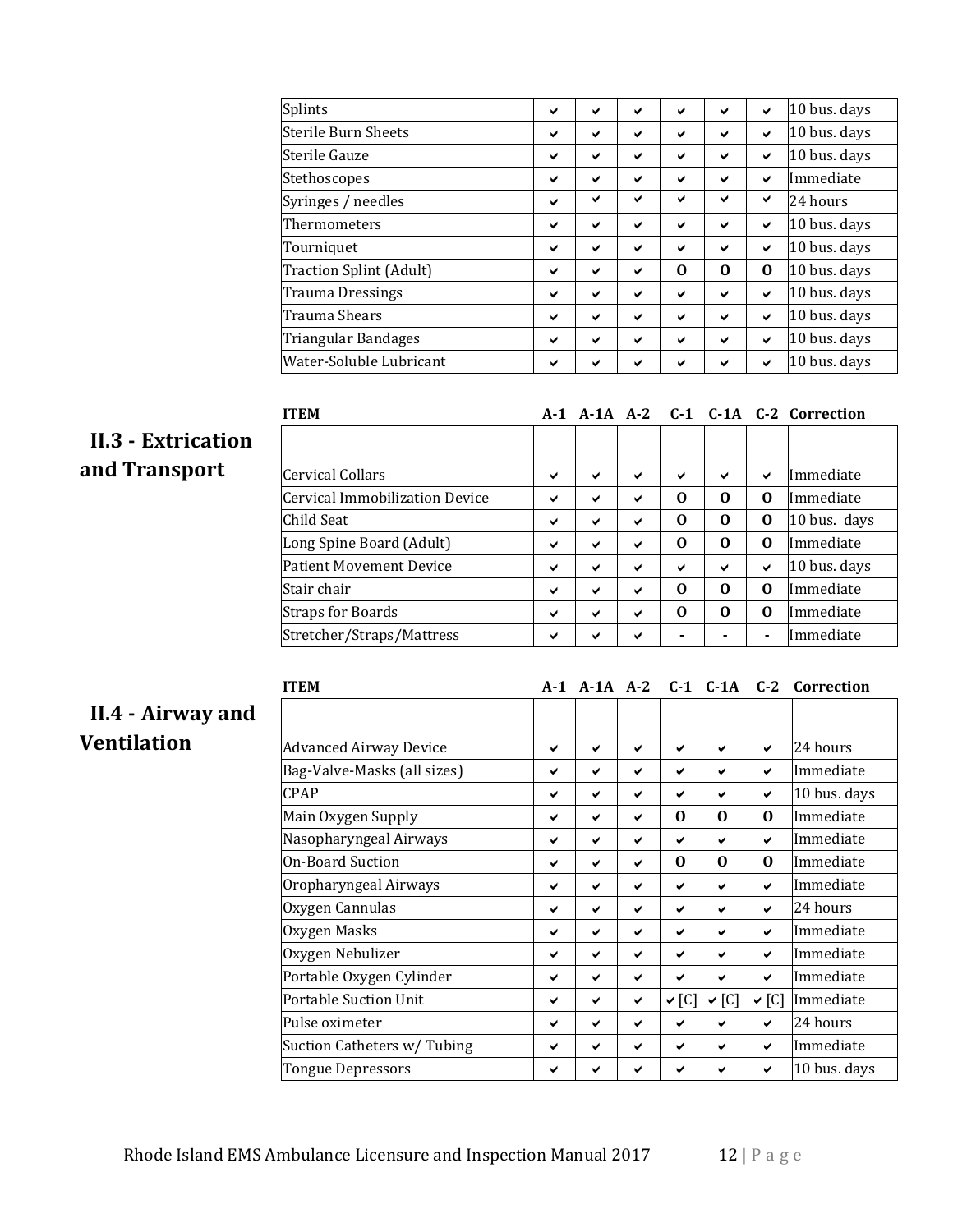<span id="page-12-0"></span>

|                  | <b>ITEM</b>                          |              |   |   |   |   |   | A-1 A-1A A-2 C-1 C-1A C-2 Correction |
|------------------|--------------------------------------|--------------|---|---|---|---|---|--------------------------------------|
| II.5 - Infection |                                      |              |   |   |   |   |   |                                      |
| Control          | Biohazard Bag/Container              | $\checkmark$ | ✔ | ✔ | ✔ | ✔ | ✓ | <i>Immediate</i>                     |
|                  | <b>Body Substance Isolation Kits</b> | ✔            |   | ✓ | ✔ | ✔ | ✔ | 24 hours                             |
|                  | Latex-Free Gloves                    | ✔            | ✔ | ✔ | ✔ | ✔ | ✓ | Immediate                            |
|                  | N95 Respirators                      | ✔            |   | ✔ | ✔ | ✔ | ✔ | 24 hours                             |
|                  | <b>Sharps Receptacle</b>             | ✔            |   | ✓ | ✔ | ✔ | ✔ | Immediate                            |

# <span id="page-12-1"></span>**II.6 - Cardiac Care**

| <b>ITEM</b>                      |  |  |                                     | $A-1$ $A-1A$ $A-2$ $C-1$ $C-1A$ $C-2$ $Correction$ |
|----------------------------------|--|--|-------------------------------------|----------------------------------------------------|
| Automatic External Defibrillator |  |  |                                     | Immediate                                          |
| Cardiac Monitor & Defibrillator  |  |  | $\vert \vee$ [D] $\vee$ [D] $\vert$ | Immediate                                          |

<span id="page-12-2"></span>

|                            | <b>ITEM</b>                   |          |          |   |              |              |                | A-1 A-1A A-2 C-1 C-1A C-2 Correction |
|----------------------------|-------------------------------|----------|----------|---|--------------|--------------|----------------|--------------------------------------|
| <b>II.7 - ALS Supplies</b> |                               |          |          |   |              |              |                |                                      |
| and Equipment              | <b>Constricting Bands</b>     | ✓        | ✔        | ۰ | $\checkmark$ | $\checkmark$ | $\blacksquare$ | 10 bus. days                         |
|                            | Endotracheal Intubation Kit   | $\bf{0}$ | $\Omega$ |   | O            | $\bf{0}$     | $\blacksquare$ | 10 bus. days                         |
|                            | Intraosseous Infusion Device  | ✔        | ✔        |   | ✔            | ✔            |                | 10 bus. days                         |
|                            | IV Catheters (assorted sizes) | ✔        | ✔        |   | ✔            | ✔            | $\blacksquare$ | Immediate                            |
|                            | IV Drip Sets (10-15gtts)      | ✔        | ✔        |   | ✔            | ✔            | $\blacksquare$ | Immediate                            |
|                            | Padded Arm Boards             | ✓        | ✔        |   | ✔            | ✔            | $\blacksquare$ | 10 bus. days                         |
|                            | Stopcock (3- or 4-way)        | ✓        | ✔        |   | ✔            | ✔            | $\blacksquare$ | 10 bus. days                         |
|                            | Volumetric Burette (100mL)    | ✔        |          |   | ✔            | ✔            | $\blacksquare$ | 24 hours                             |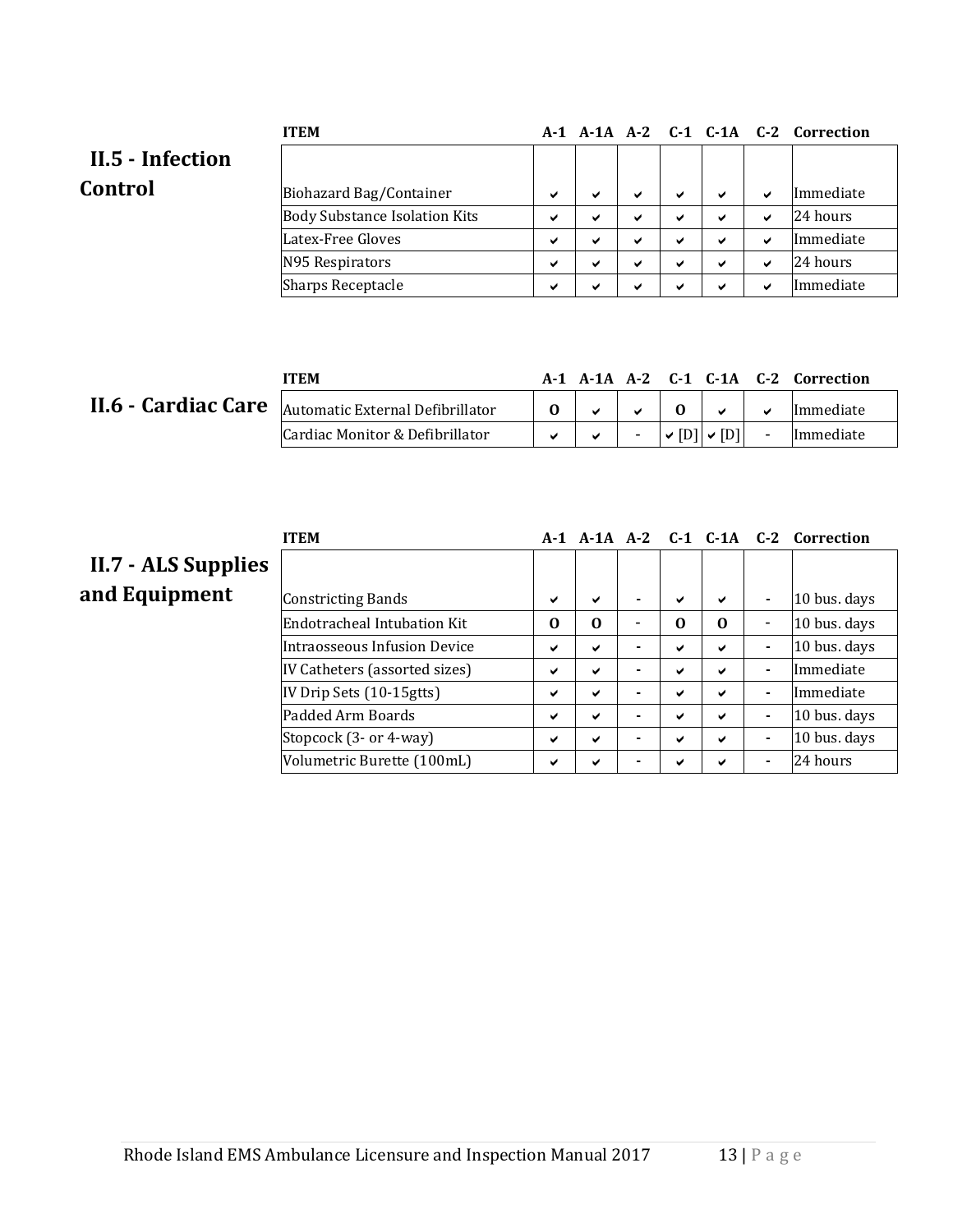## <span id="page-13-0"></span>**II.8 - PARAMEDIC SUPPLIES & EQUIPMENT [OPTIONAL]**

Vehicles licensed as A-1, A-1A, C-1 or C-1A may optionally be provisioned with additional equipment and medications specific to the Rhode Island paramedic scope-of-practice. Should a service wish to operate a vehicle at the paramedic level, the vehicle must be stocked with all equipment indicated as required  $(v)$  below; additional items are optional (0). If any required paramedic equipment or medications are missing, then all other paramedic-specific medications and equipment shall be removed from the vehicle and the vehicle may not be utilized for paramedic care.

**SPECIAL NOTE REGARDING PARAMEDIC-LEVEL VEHICLES:** The Rhode Island Department of RIDOH does not maintain a separate level of licensure for vehicles providing paramedic-level care, nor does the Department require that a service employing Paramedics stock its vehicles at the paramedic level.

|                             |              |              |              | $C-$         |                            |
|-----------------------------|--------------|--------------|--------------|--------------|----------------------------|
| <b>ITEM</b>                 |              |              |              |              | A-1 A-1A C-1 1A Correction |
| Cricothyrotomy Kit          | $\checkmark$ | $\checkmark$ | ✔            | ✔            | 10 bus. days               |
| Endotracheal Intubation Kit | $\checkmark$ | $\checkmark$ | $\checkmark$ | $\checkmark$ | 10 bus. days               |
| <b>IV Infusion Pump</b>     | $\checkmark$ | $\checkmark$ | ✔            | ✔            | 10 bus. days               |
| Nasogastric Tubes           | ✔            | $\checkmark$ | ✔            | $\checkmark$ | 10 bus. days               |
| Pleural Decompression Kit   | ✔            | $\checkmark$ | ✔            | ✔            | 10 bus. days               |

#### <span id="page-13-1"></span>**II.9 - MEDICATIONS**

The minimum quantities for both optional and required medications, as well as the acceptable packaging for each medication (i.e., vials, prefilled syringes, etc.), are contained in the current version of the *Rhode Island Statewide Emergency Medical Services Protocols* formulary.

[A]: All private ambulance companies are excluded from carrying the emergency extrication tool kit, with exception of Class A-1 or A-1A vehicles

[B]: Immediate correction period applies to having emergency lights visible from all four corners of the vehicle, the remainder of the vehicle's emergency lights have a 10 business day correction period.

[C]: Non-transporting vehicles (C-1, C-1A, and C-2) may be provisioned with a hand powered suction units.

[D]: Non-transporting vehicles (C-1, and C-1A) are exempt from the 12 Lead & Telemetry requirement.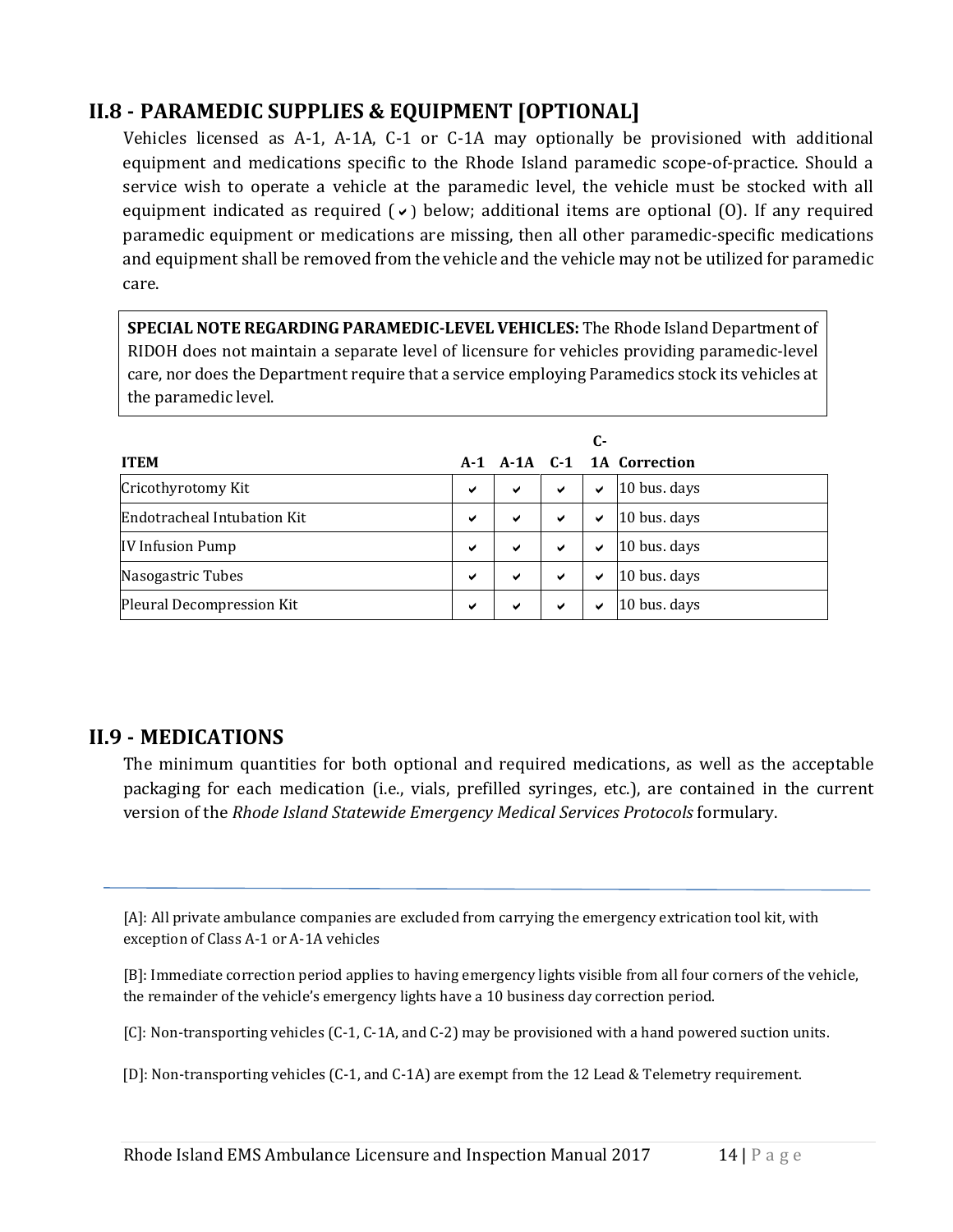## <span id="page-14-0"></span>**PART III - DEFINITIONS**

Where required according to *Part II: Minimum Equipment Requirements*, the following shall serve as definitions for each required item.

IMPORTANT NOTE: Not every item defined below is applicable to every vehicle. *Part II: Minimum Equipment Requirements* indicates which of the following are required, optional, or disallowed for each class of vehicle. Also, please note that should a service elect to carry an item considered optional (e.g. chest compression device), that item must fully conform to the standards described herein.

## <span id="page-14-1"></span>**III.1 - GENERAL REQUIREMENTS**

| <b>Communication with Dispatcher</b> | Vehicle shall have as minimum a two-way voice communications<br>system between the vehicle and its dispatcher.                                                                                                                                                                                                                                                                                                                                                                                                                                                                                                                                                                                                                                                                                      |  |  |  |  |  |  |
|--------------------------------------|-----------------------------------------------------------------------------------------------------------------------------------------------------------------------------------------------------------------------------------------------------------------------------------------------------------------------------------------------------------------------------------------------------------------------------------------------------------------------------------------------------------------------------------------------------------------------------------------------------------------------------------------------------------------------------------------------------------------------------------------------------------------------------------------------------|--|--|--|--|--|--|
| <b>Communication with Hospital</b>   | Vehicle shall have a two-way voice communications system<br>between the vehicle and a hospital emergency department.                                                                                                                                                                                                                                                                                                                                                                                                                                                                                                                                                                                                                                                                                |  |  |  |  |  |  |
| <b>Complete Tool Kit</b>             | Vehicle shall have an emergency/extrication toolkit consisting of<br>the following:<br>1 open-end adjustable wrench (preferably 12 inch)<br>$\bullet$<br>1 screwdriver regular blade (preferably 8 inch)<br>$\bullet$<br>1 screwdriver, Phillips type (preferably 8 inch)<br>$\bullet$<br>1 hacksaw with three (3) blades<br>$\bullet$<br>1 pliers, vise-grip type<br>$\bullet$<br>1 hammer (3 pound)<br>$\bullet$<br>1 crowbar (at least 24 inch or halligan tool)<br>$\bullet$<br>1 battery cable cutter<br>$\bullet$<br>2 ropes (at least 1/2" inch diameter, 50 feet long)<br>$\bullet$<br>2 pairs safety goggles<br>٠<br>2 pairs work gloves<br>$\bullet$<br>2 reflective vests/garments or equivalent (ANSI 207-<br>$\bullet$<br>2011 compliant)<br>2 flashlights with batteries<br>$\bullet$ |  |  |  |  |  |  |
| <b>Controlled Substance Log</b>      | Vehicle shall have a log of all controlled substances carried,<br>including lot numbers, total dose given per call, hospital<br>replacement, and any wastage. Logbook must be hardcover,<br>bound, and have numbered pages.                                                                                                                                                                                                                                                                                                                                                                                                                                                                                                                                                                         |  |  |  |  |  |  |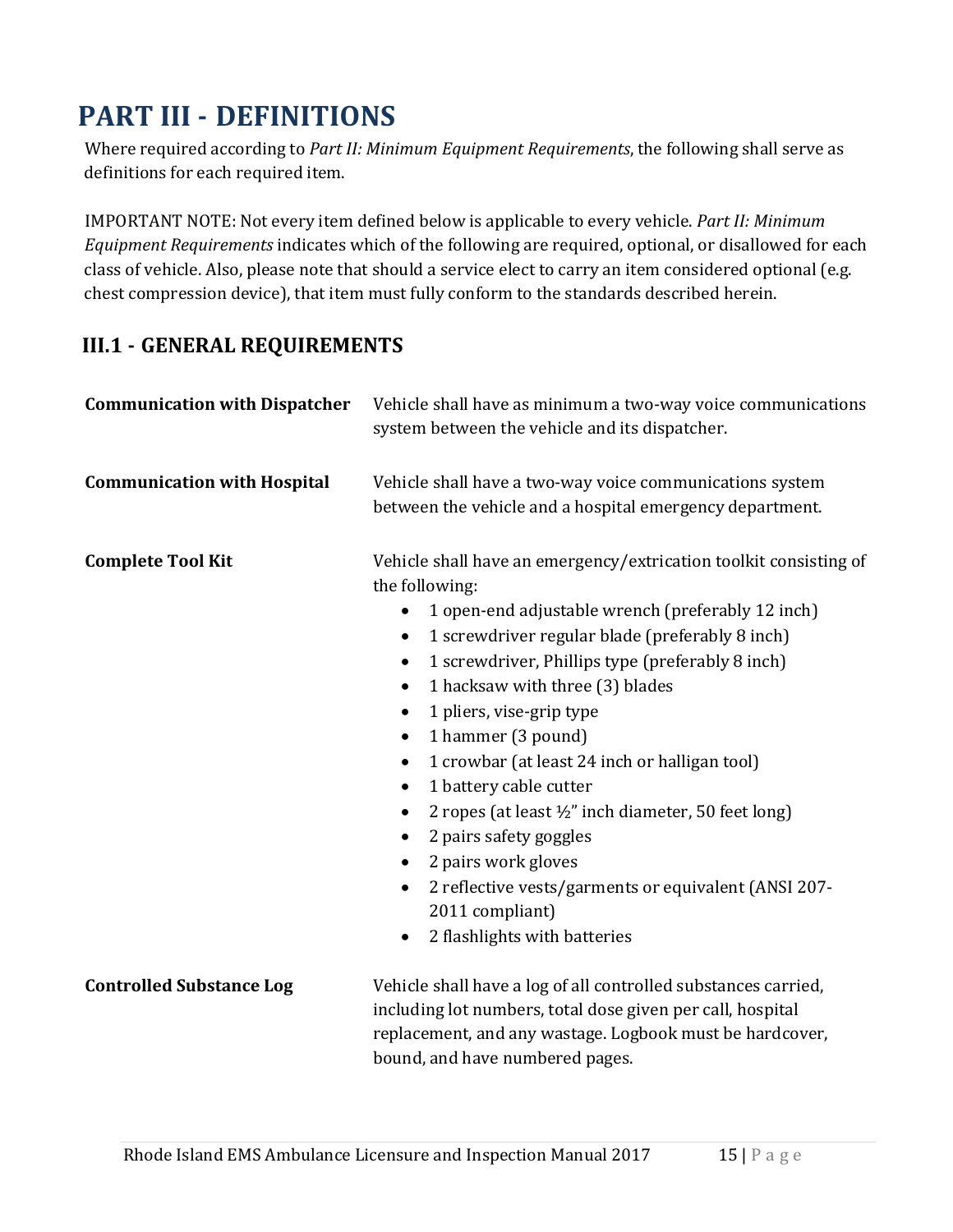| <b>Controlled Substance Security</b> | All controlled substances on vehicle shall be stored securely with<br>at least two (2) locks, keyed or combination. Radio-controlled<br>locks shall be capable of manual override when out of radio<br>contact with dispatch; for example, in case of radio failure or<br>when responding to a major incident outside of the vehicles<br>normal coverage area.                                                                                                                                                                                           |
|--------------------------------------|----------------------------------------------------------------------------------------------------------------------------------------------------------------------------------------------------------------------------------------------------------------------------------------------------------------------------------------------------------------------------------------------------------------------------------------------------------------------------------------------------------------------------------------------------------|
| <b>DOT Inspection Sticker</b>        | Vehicle shall have a current RI DOT inspection sticker where<br>required by Rhode Island law and DOT/RI DMV regulations. In<br>addition, a DOT inspection sticker is required for ALL<br>transporting ambulances, regardless of registration type or<br>vehicle age.                                                                                                                                                                                                                                                                                     |
| <b>DOT Registration</b>              | Vehicle shall have current Certificate of Registration available for<br>inspection. A copy of the registration is sufficient.                                                                                                                                                                                                                                                                                                                                                                                                                            |
| <b>Emergency Lights</b>              | Vehicle shall have functional emergency warning lights as<br>required by applicable Federal KKK-A-1822 specifications.<br>Acceptable colors for Rhode Island-licensed ambulances of all<br>classes (including both transporting and non-transporting<br>vehicles) shall be as follows:<br>Forward and/or side-facing lights: Red and white<br>$\bullet$<br>Rear facing lights: Red, white, amber and/or one (1) blue<br>$\bullet$<br>warning light in zone C rear per NFPA 1901:13.8.12 Color<br>of Warning Lights                                       |
| <b>Equipment Secured</b>             | All supplies, equipment, tools, etc. shall be stored in enclosed<br>compartments or fastened to secure them during vehicle motion.<br>Equipment weighing 3lb or more mounted or stored in a driving<br>or patient area shall be contained in an enclosed compartment<br>capable of containing the contents when a 10G force is applied in<br>the longitudinal, lateral, or vertical axis of the vehicle, if the<br>equipment is secured in a bracket or mount that can contain the<br>equipment when the equipment is subjected to those same<br>forces. |
| <b>Fire Extinguishers</b>            | Vehicle shall be equipped with at least two (2) mounted and<br>charged fire extinguishers, dry chemical, each with a capacity of                                                                                                                                                                                                                                                                                                                                                                                                                         |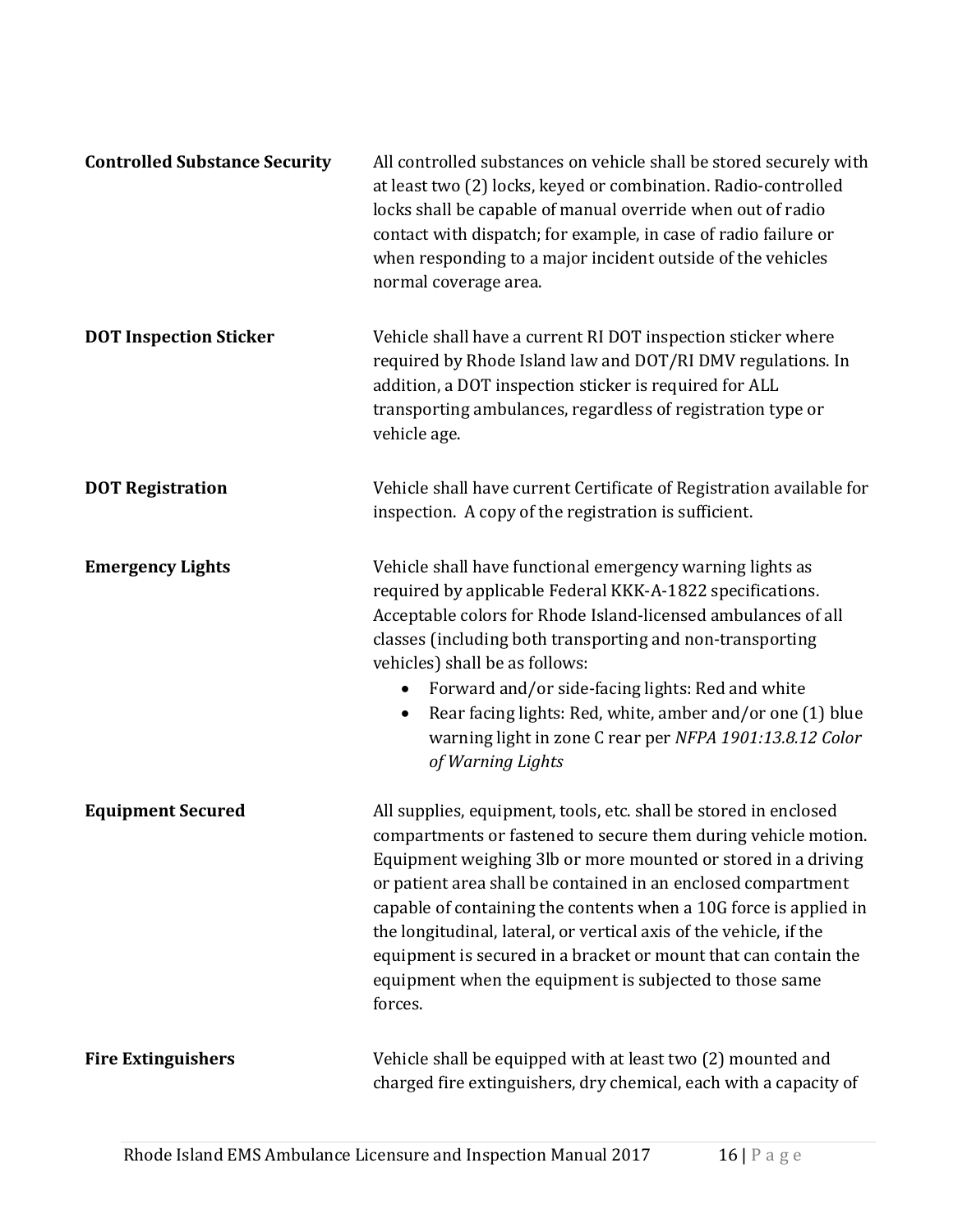|                                                                            | five (5) pounds or greater, approved by Underwriter's<br>Laboratory (UL), with at least one (1) mounted in the patient<br>compartment of transporting ambulances.                                                                                                                                                                                                           |
|----------------------------------------------------------------------------|-----------------------------------------------------------------------------------------------------------------------------------------------------------------------------------------------------------------------------------------------------------------------------------------------------------------------------------------------------------------------------|
| <b>Free from Rust / Dents</b>                                              | Vehicle shall be free of rust, dents and/or other body damage<br>that impede the function of the vehicle or render the vehicle non-<br>roadworthy.                                                                                                                                                                                                                          |
| <b>Non-Emergency Exterior</b><br><b>Lighting</b>                           | All exterior lighting shall be operating properly including<br>headlamps, turn signals, brake lights, reverse lights, marker<br>lights and clearance lights.                                                                                                                                                                                                                |
| <b>Paint / Markings</b>                                                    | Vehicle shall have appropriate paint and markings as required<br>by applicable Federal KKK-A-1822 specifications and RIDOH<br>Rules and Regulations Relating to Emergency Medical Services<br>[R23-4.1EMS].                                                                                                                                                                 |
| <b>Patient Compartment Lighting</b>                                        | Vehicle shall have functional patient compartment lighting as<br>required by applicable Federal KKK-A-1822 specifications.                                                                                                                                                                                                                                                  |
| <b>Patient Tracking</b><br><b>System/Electronic Patient Care</b><br>Report | Vehicle shall be equipped with a PTS and ePCR capable laptop<br>computer or tablet and all ancillary equipment and supplies<br>(docking station, bar code scanner, tracking bracelets, triage<br>tags, etc.) and all shall be in good working condition. The ePCR<br>software must be RI CEMS approved. The service shall also<br>maintain a viable data connectivity plan. |
| <b>RI Statewide EMS Protocols</b>                                          | Vehicle shall have a complete copy of the current Rhode Island<br>Statewide Emergency Medical Services Protocols. Protocols may<br>be in paper form.                                                                                                                                                                                                                        |
| <b>Siren</b>                                                               | Vehicle shall have a functional siren as required by applicable<br>Federal KKK-A-1822 specifications.                                                                                                                                                                                                                                                                       |
| <b>Triage / PTS Tracking Tags</b>                                          | Vehicle shall be stocked with a minimum quantity of twenty (20)<br>bar-coded PTS bracelets and minimum of twenty-five (25)<br>Department of RIDOH approved triage tags                                                                                                                                                                                                      |
| <b>Triangle Reflectors</b>                                                 | Vehicle shall have a minimum of three (3) triangular reflectors<br>or cones. Flares are not acceptable.                                                                                                                                                                                                                                                                     |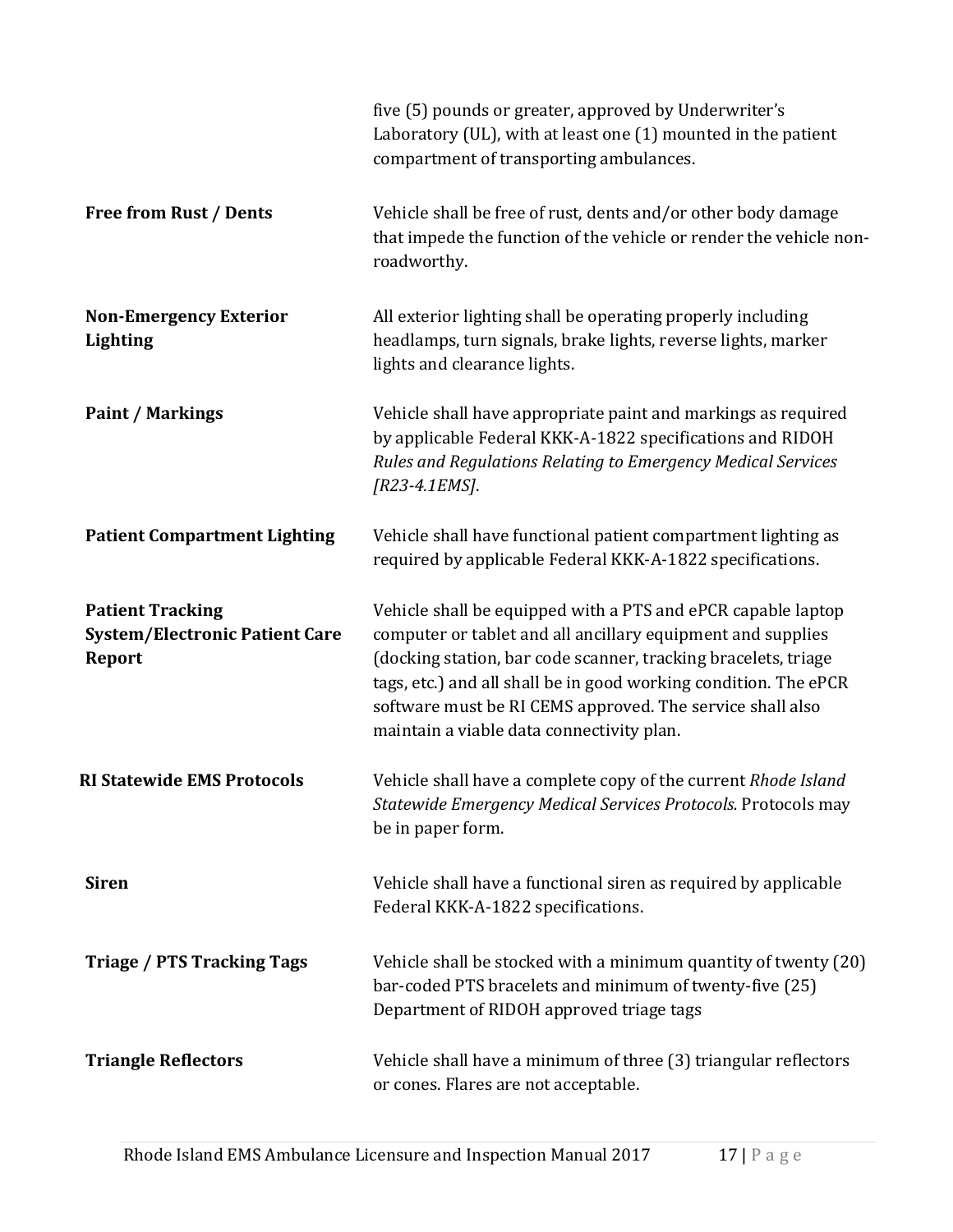## <span id="page-17-0"></span>**III.2 - BLS SUPPLIES & EQUIPMENT**

| <b>Antiseptic Wipes</b>                    | Vehicle shall be stocked with at least six (6) single-use antiseptic<br>wipes (i.e., alcohol prep pads or equivalent).                                                                                                                                                                    |
|--------------------------------------------|-------------------------------------------------------------------------------------------------------------------------------------------------------------------------------------------------------------------------------------------------------------------------------------------|
| <b>Adhesive Tape</b>                       | Vehicle shall be stocked with hypoallergenic adhesive tape.                                                                                                                                                                                                                               |
| <b>Blood Glucose Meter</b><br>(Glucometer) | Unit should have charged battery, a minimum of five (5) testing<br>strips, antiseptic wipes, and Band-Aids/gauze. Unit shall be<br>maintained in accordance with manufacturer's<br>recommendations.                                                                                       |
| <b>Blood Pressure Cuffs</b>                | Vehicle shall have manual blood pressure cuffs in, at a minimum,<br>adult, child, infant and large adult sizes. All components must be<br>clean and in good working condition. A blood pressure set<br>consisting of a single sphygmomanometer with multiple cuff<br>sizes is acceptable. |
| <b>Cold Packs</b>                          | Vehicle shall be stocked with a minimum of three (3) chemical<br>cold compresses.                                                                                                                                                                                                         |
| <b>Conforming Bandages ("Kling")</b>       | Vehicle shall be stocked with six (6) soft roll self-adhering type<br>bandage (i.e., Kling®). Must be sealed in original, unopened<br>manufacturer's packaging.                                                                                                                           |
| <b>Chest Seal Dressing</b>                 | Vehicle shall be stocked with at least two (2) commercially<br>prepared chest seal dressings. (SAM®, Halo®, HyFin®, FoxSeal®,<br>or equivalent)                                                                                                                                           |
| <b>Hypothermia Blanket</b>                 | Vehicle shall be stocked with a minimum of two (2) Mylar<br>emergency blankets. Must be sealed in original, unopened<br>manufacturers packaging.                                                                                                                                          |
| <b>Irrigation Supplies</b>                 | Vehicle shall be stocked with a minimum of one (1) liter of<br>sterile water in unbreakable container.                                                                                                                                                                                    |
| <b>Mucosal Atomization Device</b>          | Vehicle shall be provisioned with at least two (2) MAD device.                                                                                                                                                                                                                            |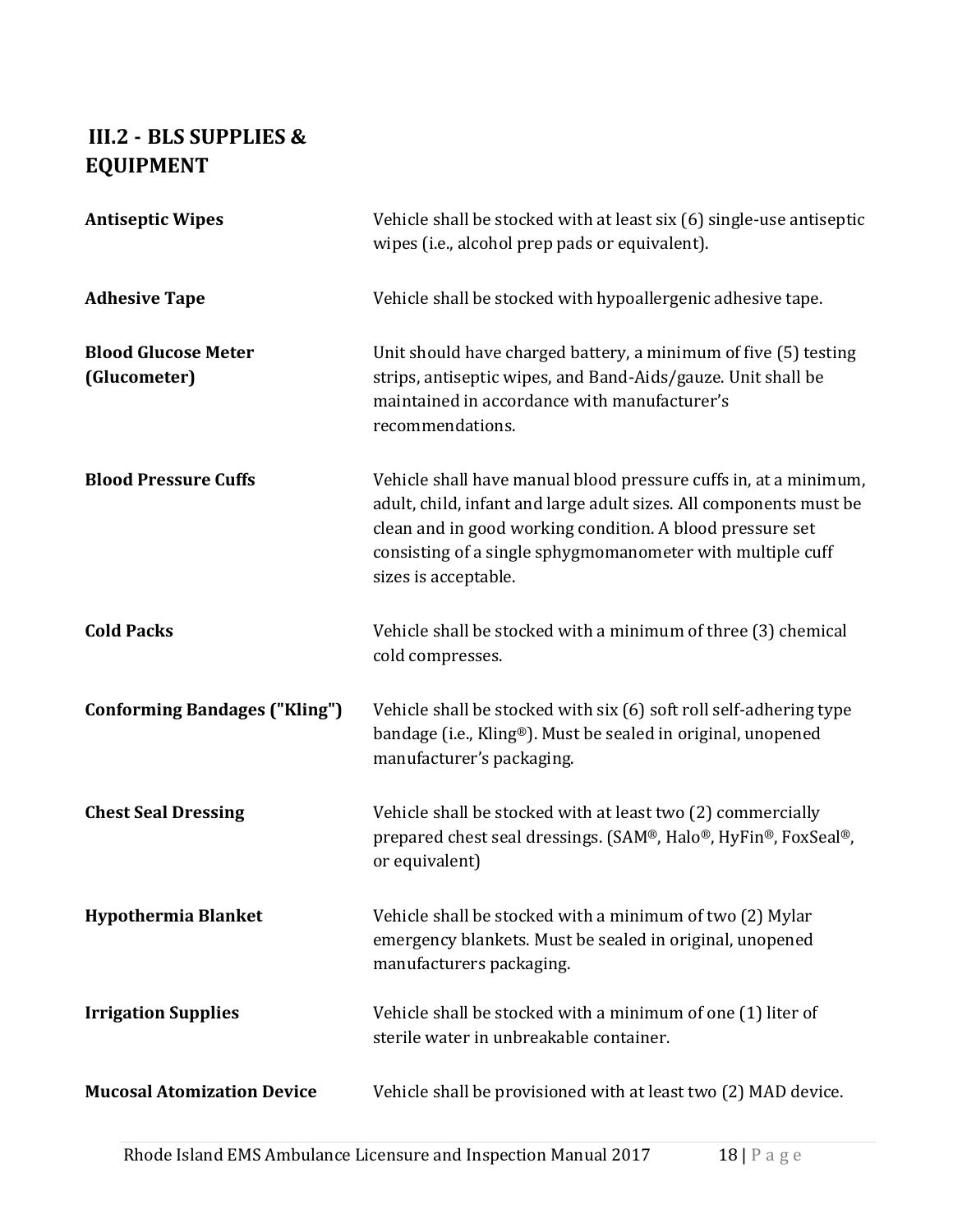| <b>Obstetrics Kit</b>          | Vehicle shall be stocked with at least one (1) sterile obstetrical<br>kit. Must be sealed in original, unopened manufacturer's<br>packaging and contain:<br>towels<br>$\bullet$<br>4"x4" dressing<br>$\bullet$<br>sterile scissors or other cutting device<br>bulb syringe suction<br>$\bullet$<br>clamps for the cord<br>$\bullet$<br>sterile gloves<br>blanket<br>$\bullet$<br>thermal absorbent blanket<br>$\bullet$<br>head cover, or appropriate heat-reflective material to<br>$\bullet$<br>cover newborn |
|--------------------------------|-----------------------------------------------------------------------------------------------------------------------------------------------------------------------------------------------------------------------------------------------------------------------------------------------------------------------------------------------------------------------------------------------------------------------------------------------------------------------------------------------------------------|
| <b>Pediatric Dosing Device</b> | Vehicle shall be stocked with at least one (1) Pediatric Dosing<br>Device (Broselow Tape®, Pedia Tape®, Pedi-Wheel® or<br>equivalent). Device must be compliant with current American<br>Heart Association standards, as implemented by RI Statewide<br><b>Emergency Medical Services Protocols.</b>                                                                                                                                                                                                            |
| <b>Trauma Shears</b>           | Vehicle shall be stocked with at least one (1) pair of trauma<br>shears or scissors.                                                                                                                                                                                                                                                                                                                                                                                                                            |
| <b>Splints</b>                 | Vehicle shall be stocked with two (2) or more splints (may be<br>padded board, ladder splints, malleable splints, vacuum splints,<br>or cardboard) sized to fit both pediatric and adult patients.                                                                                                                                                                                                                                                                                                              |
| <b>Sterile Burn Sheets</b>     | Vehicle shall be stocked with two (2) or more sterile burn sheets,<br>sealed in original, unopened manufacturer's packaging.                                                                                                                                                                                                                                                                                                                                                                                    |
| <b>Sterile Gauze</b>           | Vehicle shall be stocked with sterile gauze pads in assorted sizes.<br>Must be sealed in original, unopened manufacturer's packaging.                                                                                                                                                                                                                                                                                                                                                                           |
| <b>Stethoscopes</b>            | Vehicle shall be provisioned with at least one (1) adult-size<br>stethoscope and one (1) pediatric-size stethoscope.                                                                                                                                                                                                                                                                                                                                                                                            |
| Syringes / needles             | Vehicle shall be equipped with two (2) syringes each in sizes<br>10cc, 5cc, and 1cc, one (1) 50-60cc syringe, and two (2) 1.5"<br>needles suitable for IM injections.                                                                                                                                                                                                                                                                                                                                           |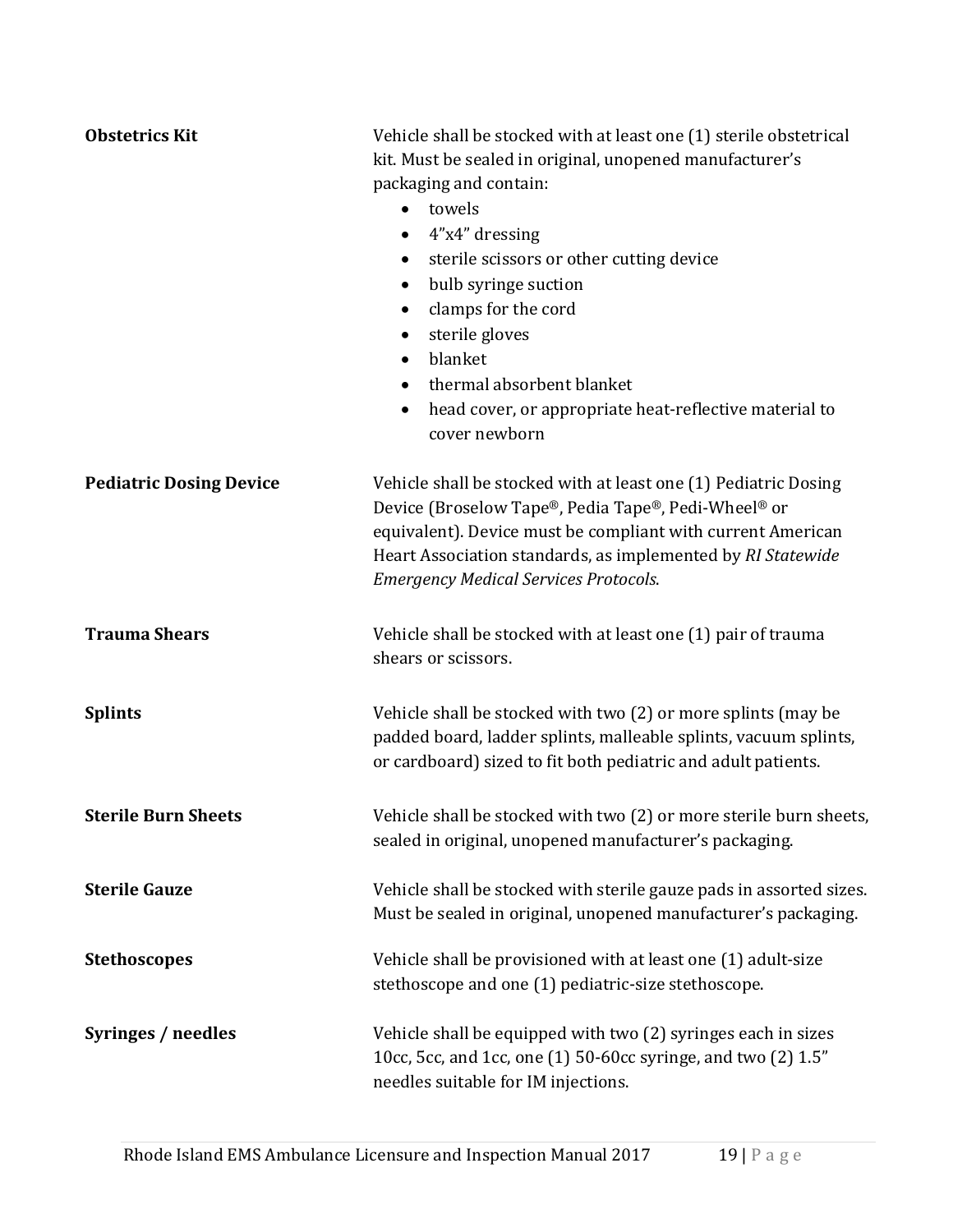| <b>Thermometers</b>            | Vehicle shall be stocked with at least one (1) mercury-free rectal<br>thermometer and one (1) mercury free oral thermometer, both<br>having the range of at least $78.0^{\circ}F - 111.9^{\circ}F (26^{\circ}C - 43.9^{\circ}C)$ .<br>Temporal or tympanic infrared thermometers are an acceptable<br>substitute. |
|--------------------------------|-------------------------------------------------------------------------------------------------------------------------------------------------------------------------------------------------------------------------------------------------------------------------------------------------------------------|
| <b>Tourniquet</b>              | Vehicle shall be stocked with at least one commercially prepared<br>tourniquet.                                                                                                                                                                                                                                   |
| <b>Traction Splint (Adult)</b> | Vehicle shall be provisioned with at least one (1) adult-size<br>traction splinting device (i.e. Hare®, Sager® or equivalent).                                                                                                                                                                                    |
| <b>Trauma Dressings</b>        | Vehicle shall be provisioned with at least three (3) trauma<br>dressings. Must be sealed in original, unopened manufacturer's<br>packaging.                                                                                                                                                                       |
| <b>Triangular Bandages</b>     | Vehicle shall be provisioned with at least three (3) cloth<br>triangular bandages.                                                                                                                                                                                                                                |
| <b>Water-Soluble Lubricant</b> | Vehicle shall be stocked with at least one (1) multi-use tube or<br>three (3) single-use packages of water soluble lubricant (e.g., K-Y<br>Jelly <sup>®</sup> or equivalent).                                                                                                                                     |

## <span id="page-19-0"></span>**III.3 - EXTRICATION & TRANSPORT**

| <b>Cervical Collars</b>                               | Vehicle shall be stocked with cervical collars in a range of sizes<br>fitting the full range of patients from infants to tall adults<br>(adjustable collars are acceptable). Collars must be clean and in<br>good condition with no damaged parts. |
|-------------------------------------------------------|----------------------------------------------------------------------------------------------------------------------------------------------------------------------------------------------------------------------------------------------------|
| <b>Cervical Immobilization Device</b><br>(Headblocks) | Vehicle shall be equipped with at least one cervical<br>immobilization device (i.e., head blocks). The device must be<br>clean and free of contamination.                                                                                          |
| <b>Child Seat</b>                                     | Vehicle shall be equipped with a child restraint seat fitting<br>children weighing from 20-40 pounds. The seat must be capable<br>of being secured to the vehicle's stretcher (a flip-down airway                                                  |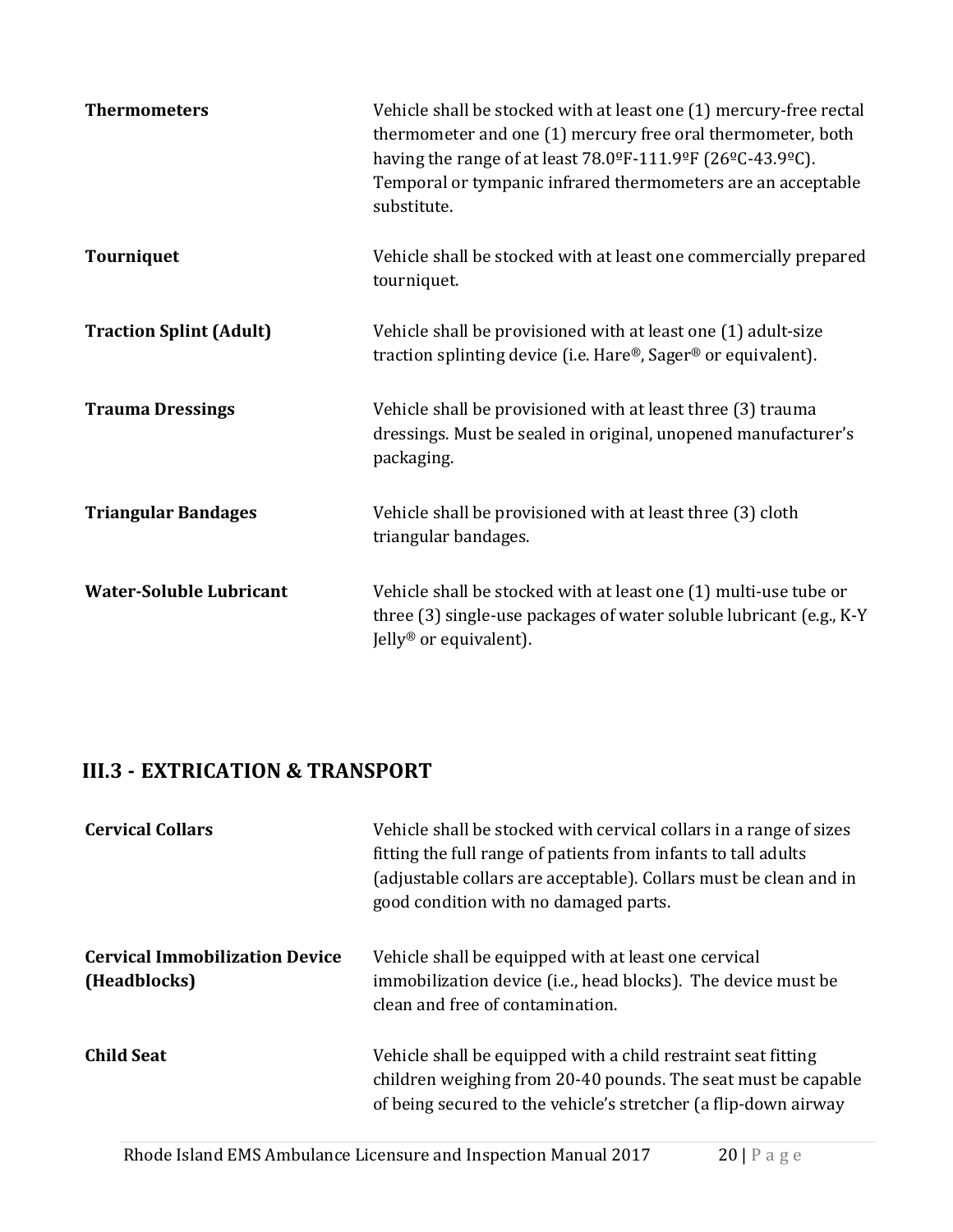|                                      | seat is not an acceptable substitute). Seat must be compliant<br>with current Federal Motor Vehicle Safety Standards (FMVSS)<br>requirements. NOTE: Services are responsible for transporting<br>all patients in accordance with U.S. Department of<br>Transportation (USDOT) and other standards, as applicable.                                                                                 |
|--------------------------------------|---------------------------------------------------------------------------------------------------------------------------------------------------------------------------------------------------------------------------------------------------------------------------------------------------------------------------------------------------------------------------------------------------|
| <b>Long Spine Board (Adult)</b>      | Vehicle shall be equipped with at least one (1) adult-size long<br>spine-board meeting American Academy of Orthopedic Surgeons<br>(AAOS) standards, maintained in good condition and free of<br>contamination.                                                                                                                                                                                    |
| <b>Patient Movement Device</b>       | Vehicle shall be equipped with at least one commercially<br>prepared patient movement device (i.e. Megamover®, Reves®,<br>Scoop Stretcher, or equivalent).                                                                                                                                                                                                                                        |
| <b>Stair Chair</b>                   | Vehicle shall be equipped with a commercially prepared stair<br>chair with patient restraints. (e.g., Stryker Stair-PRO™, Ferno<br>Model 40 <sup>™</sup> or equivalent.) Stair chair must operate according to<br>manufacturer's standards and be current on<br>maintenance/servicing as prescribed by the manufacturer.                                                                          |
| <b>Straps for Boards</b>             | Vehicle shall be equipped with at least four (4) 7-9' long spine<br>board straps in good condition and free of contamination. All<br>straps must slide smoothly in buckles and hardware shall be free<br>of rust or other corrosion.                                                                                                                                                              |
| <b>Stretcher / Straps / Mattress</b> | Vehicle shall be equipped with a stretcher having a mattress at<br>least three (3) inches thick with a waterproof non-porous<br>covering. Stretcher must be equipped with appropriate patient<br>restraints: three (3) mounted leg/torso straps, and two (2)<br>shoulder straps tethered together at stretcher frame.                                                                             |
|                                      | Patient restraints shall be compliant with all Federal Motor<br>Vehicle Safety Standards (FMVSS) and shall incorporate metal to<br>metal quick release buckles, be not less than two (2) inches wide,<br>and fabricated from nylon or other materials easily cleaned and<br>disinfected. A fold down, rigid, telescoping I.V. pole and holder<br>shall be provided on the left side of stretcher. |
|                                      | Stretcher must operate according to manufacturer's standards<br>and be current on maintenance/servicing as prescribed by the                                                                                                                                                                                                                                                                      |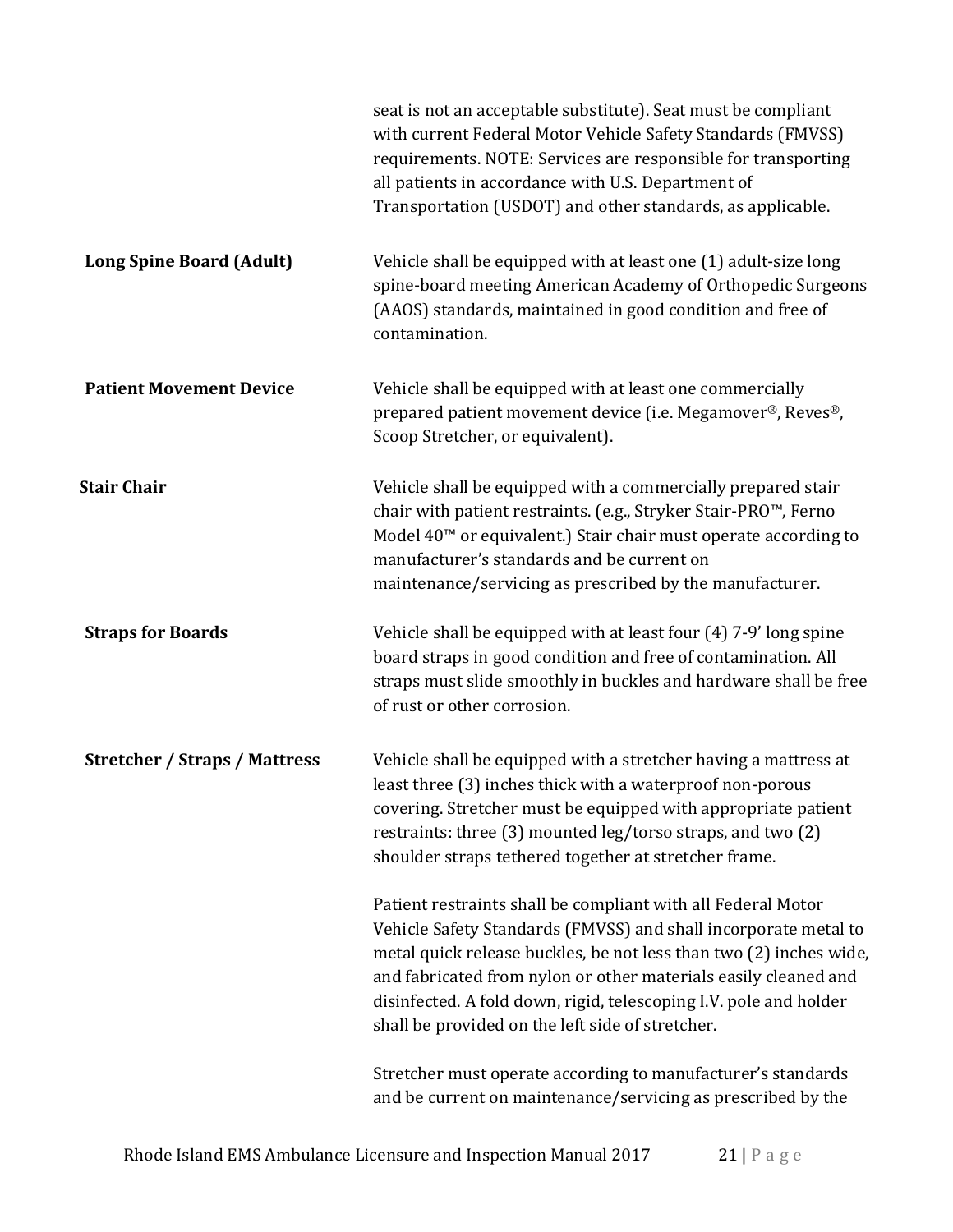manufacturer. All stretchers should only be used with the required fastener assembly and patient restraint as prescribed by the manufacturer.

## <span id="page-21-0"></span>**III.4 - AIRWAY & VENTILATION**

| <b>Advanced Airway Device</b> | Vehicle shall be stocked with one of the following advanced airway<br>devices:<br>An LMA kit that includes, at a minimum, LMA sizes 1, 2, 3, 4<br>$\bullet$<br>and 5. LMAs must be in good condition, clean, unused, and<br>stored in manufacturer's original, sealed packaging.<br>An LT/LTS kit that includes, at a minimum, LTA sizes 2, 2.5,<br>$\bullet$<br>3, 4 and 5. LTAs must be in good condition, clean, unused,<br>and stored in manufacturer's original, sealed packaging.<br>An I-gel airway kit that includes, at a minimum, I-gel sizes<br>1, 1.5, 2, 2.5, 3, 4, and 5. I-gel airways must be in good<br>condition, clean, unused, and stored in manufacturer's<br>original, sealed packaging.<br>An AirQ airway kit that includes, at a minimum, AirQ<br>$\bullet$<br>airway sizes .5, 1, 1.5, 2.0, 2.5, 3.5, and 4.5. AirQ airways<br>must be in good condition, clean, unused, and stored in<br>manufacturer's original, sealed packaging. |
|-------------------------------|---------------------------------------------------------------------------------------------------------------------------------------------------------------------------------------------------------------------------------------------------------------------------------------------------------------------------------------------------------------------------------------------------------------------------------------------------------------------------------------------------------------------------------------------------------------------------------------------------------------------------------------------------------------------------------------------------------------------------------------------------------------------------------------------------------------------------------------------------------------------------------------------------------------------------------------------------------------|
| <b>Bag-Valve-Masks</b>        | Vehicle shall be stocked with disposable bag-valve-masks (BVM's)<br>in adult, pediatric, and infant sizes (at least one each.) BVM's must<br>be clean, unused, and individually packaged with oxygen reservoir<br>and clear masks in adult, pediatric and infant sizes.                                                                                                                                                                                                                                                                                                                                                                                                                                                                                                                                                                                                                                                                                       |
| <b>CPAP</b>                   | Vehicles shall be equipped with CPAP flow generator, tubing, CPAP<br>valve and facemasks. Vehicle must have a variety of mask sizes<br>ranging from small, medium and large adult.                                                                                                                                                                                                                                                                                                                                                                                                                                                                                                                                                                                                                                                                                                                                                                            |
| <b>Main Oxygen Supply</b>     | Vehicle shall be equipped with a piped medical oxygen system<br>meeting Federal KKK-A-1822 specifications. This system must be<br>clean, in good condition, and free of obvious leaks. The system                                                                                                                                                                                                                                                                                                                                                                                                                                                                                                                                                                                                                                                                                                                                                             |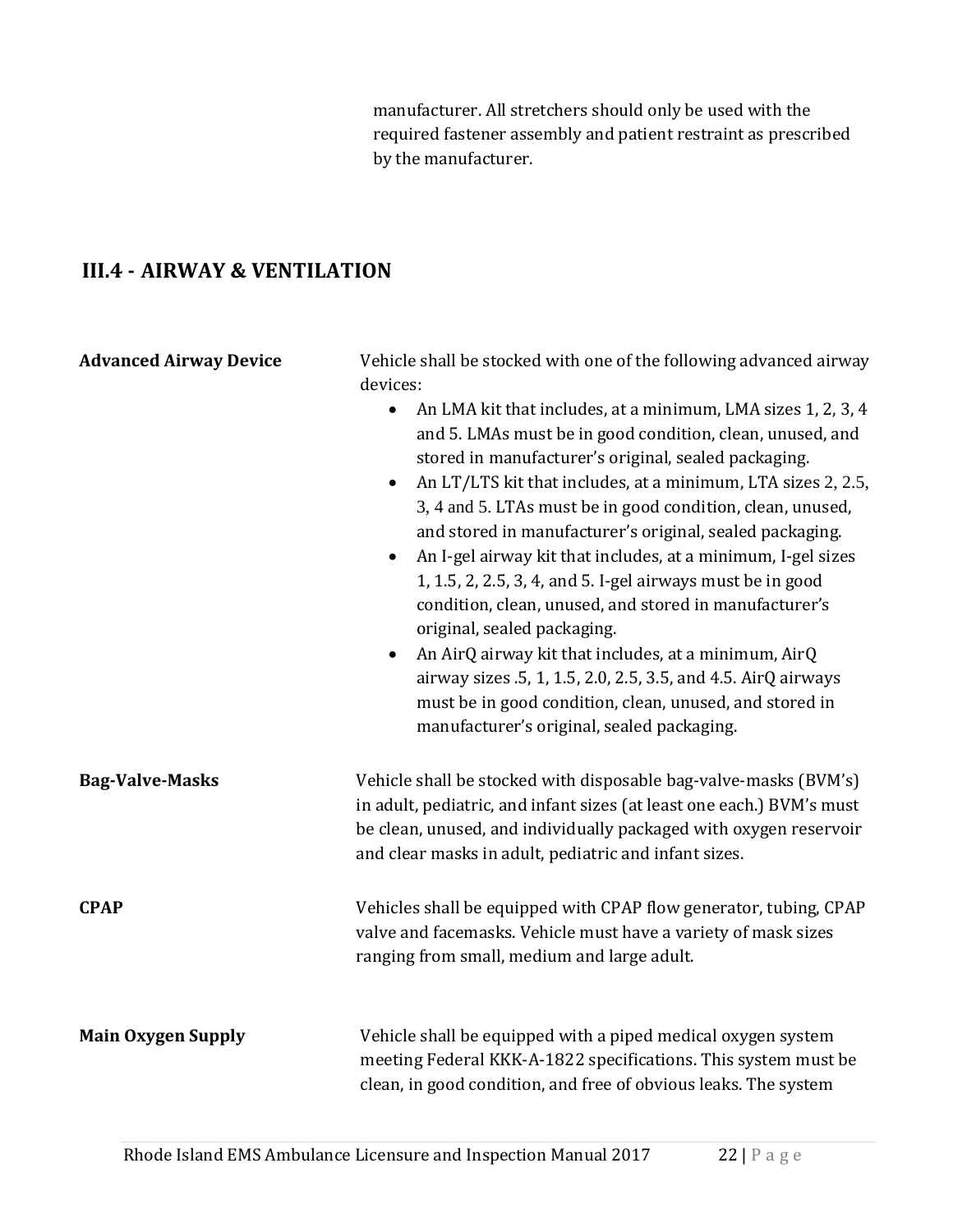|                               | must have a minimum of 300psi of oxygen remaining and include<br>at least two (2) flowmeters inside the patient compartment<br>capable of delivering oxygen at flow rates ranging from 1 to 15<br>liters/minute. A cylinder changing wrench shall be tethered and<br>secured within the oxygen cylinder compartment.                                               |
|-------------------------------|--------------------------------------------------------------------------------------------------------------------------------------------------------------------------------------------------------------------------------------------------------------------------------------------------------------------------------------------------------------------|
| <b>Nasopharyngeal Airways</b> | Vehicle shall be stocked with at least four (4) of nasopharyngeal<br>airways in sizes from 16 to 34 French.                                                                                                                                                                                                                                                        |
| <b>On-Board Suction</b>       | Vehicle shall be equipped with a permanently-installed,<br>electrically-powered suction aspirator system meeting KKK-A-<br>1822 specifications.                                                                                                                                                                                                                    |
| <b>Oropharyngeal Airways</b>  | Vehicle shall be stocked with at least three (3) oropharyngeal<br>airways in small, medium, and large sizes (size range: 40mm to<br>120mm).                                                                                                                                                                                                                        |
| <b>Oxygen Cannulas</b>        | Vehicle shall be stocked with at least one (1) nasal oxygen cannula<br>in adult and pediatric sizes. Each must be sealed in original,<br>unopened manufacturer's packaging.                                                                                                                                                                                        |
| <b>Oxygen Masks</b>           | Vehicle shall be stocked with non-rebreather type oxygen masks<br>in adult and pediatric sizes minimum two (2) each. Each must be<br>sealed in original, unopened manufacturer's packaging.                                                                                                                                                                        |
| <b>Oxygen Nebulizer</b>       | Vehicle shall be stocked with at least two (2) small volume<br>nebulizers with reservoir. Each must be sealed in original,<br>unopened manufacturer's packaging.                                                                                                                                                                                                   |
| Portable Oxygen Cylinder      | Vehicle shall be equipped with at least one (1) portable oxygen<br>cylinder (size D or larger). Cylinder must meet United States<br>Department of Transportation standards for both construction<br>and maintenance. Cylinder shall be equipped with an ASTM<br>compliant regulator capable of delivering a range of one (1) to<br>fifteen (15) liters per minute. |
| <b>Portable Suction Unit</b>  | Vehicle shall be equipped with a battery-powered portable suction<br>unit complete with disposable suction canister, and all necessary<br>tubing. The battery must be fully charged and unit must operate<br>properly when tested.                                                                                                                                 |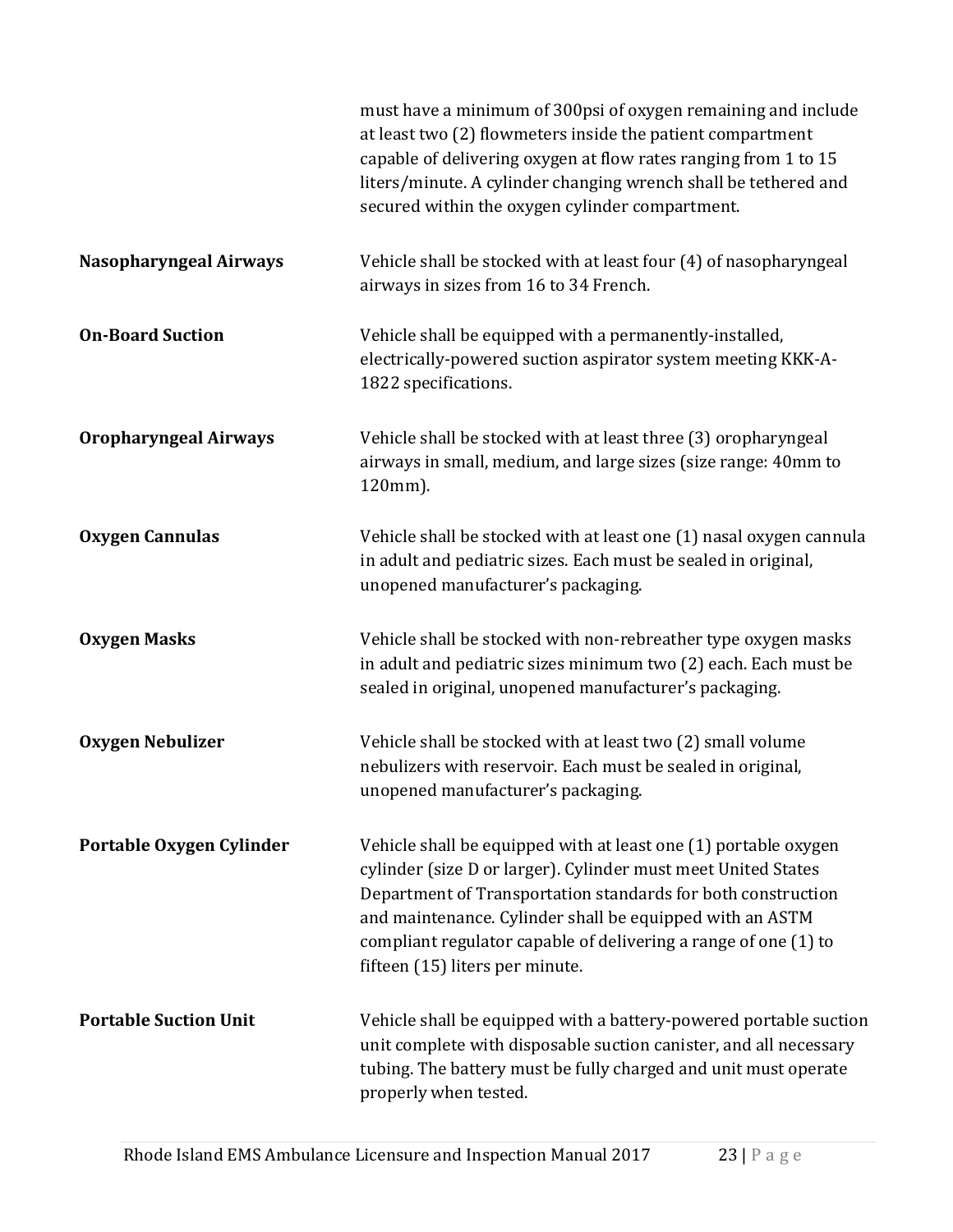| <b>Pulse oximeter</b>                | Vehicle shall be equipped with a portable, non-invasive pulse<br>oximeter, optionally integrated with a carbon monoxide detection<br>unit (CO-oximeter). Unit must be in good working order, with<br>freshly charged batteries and maintained in accordance with<br>manufacturer's recommendations. For ALS vehicles, a pulse<br>oximeter integrated with the cardiac monitor is acceptable. |
|--------------------------------------|----------------------------------------------------------------------------------------------------------------------------------------------------------------------------------------------------------------------------------------------------------------------------------------------------------------------------------------------------------------------------------------------|
| <b>Suction Catheters</b><br>w/Tubing | Vehicle shall be stocked with suction tubing and both rigid and<br>flexible suction catheters. Flexible catheters must be available<br>with a minimum of two (2) sizes ranging from 6F to 18F with at<br>least one between 6F and 10F and one between 12F and 16F. All<br>tubing and catheters must in clean, unopened manufacturer's<br>packaging.).                                        |
| <b>Tongue Depressors</b>             | Vehicle shall be provisioned with at least one (1) tongue<br>depressors Must be sealed in original, unopened manufacturer's<br>packaging.                                                                                                                                                                                                                                                    |

## <span id="page-23-0"></span>**III.5 - INFECTION CONTROL**

| <b>Biohazard bag</b>                 | Vehicle shall be equipped with at least one (1) biohazard waste<br>bag.                                                                                                                                                      |
|--------------------------------------|------------------------------------------------------------------------------------------------------------------------------------------------------------------------------------------------------------------------------|
| <b>Body Substance Isolation Kits</b> | Vehicle shall be stocked with disposable isolation kits (1 (one)<br>each per crew member). Each must contain (1) gown, (1) pair<br>protective goggles, (1) pair gloves, (1) mask, (1) head cover and<br>$(1)$ biohazard bag. |
| <b>Latex-Free Gloves</b>             | Vehicle shall be stocked with disposable latex-free gloves in<br>multiple sizes.                                                                                                                                             |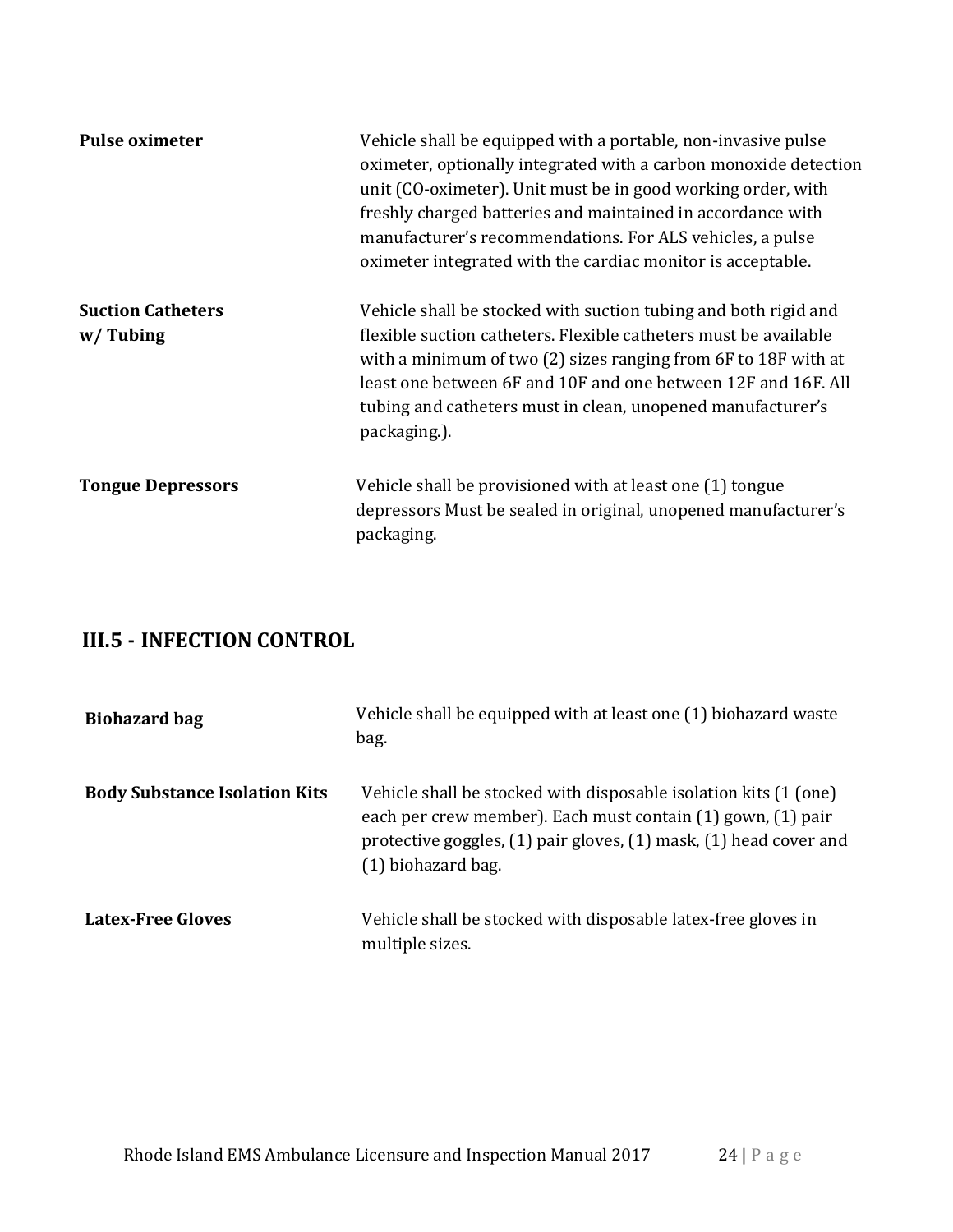| N-95 Respirators         | Vehicle shall be stocked with N-95 Respirator Masks (1 (one) each<br>per crew member).                                       |
|--------------------------|------------------------------------------------------------------------------------------------------------------------------|
| <b>Sharps Receptacle</b> | Vehicle shall be equipped with at least one (1) rigid, disposable<br>biohazard sharps container. Container must not be full. |

#### <span id="page-24-0"></span>**III.6 - CARDIAC MONITORING & DEFIBRILLATION**

**Automatic External Defibrillator** Vehicle shall be equipped with an FDA-approved automatic external defibrillator (AED) compliant with American Heart Association (AHA) standards in effect at the time of purchase. The unit must operate according to manufacturer's standards and be current with maintenance and servicing as prescribed by the manufacturer. The unit shall have a fully charged battery and at least one (1) set of adult pads and one (1) set of pediatric pads, if applicable, unopened and appropriate to the defibrillator, or an attenuation device, as applicable.

**Cardiac Monitor & Defibrillator** Vehicle shall be equipped an FDA-approved cardiac monitor with manual defibrillator function (biphasic type only), rhythm waveform display, 12 lead ECG, telemetry, pacing and synchronized cardioversion capability. If the unit has an AED capability, it shall be compliant with American Heart Association standards in effect. The unit shall operate according to manufacturer's standards and be current with maintenance and servicing, as prescribed by the manufacturer. The unit shall have a fully charged battery and either device-appropriate hands-free pads and/or paddles, in both adult and pediatric sizes, with conductive gel. The unit shall have a working strip chart recorder with an adequate supply of paper. Electrodes for ECG tracings must be available in the vehicle.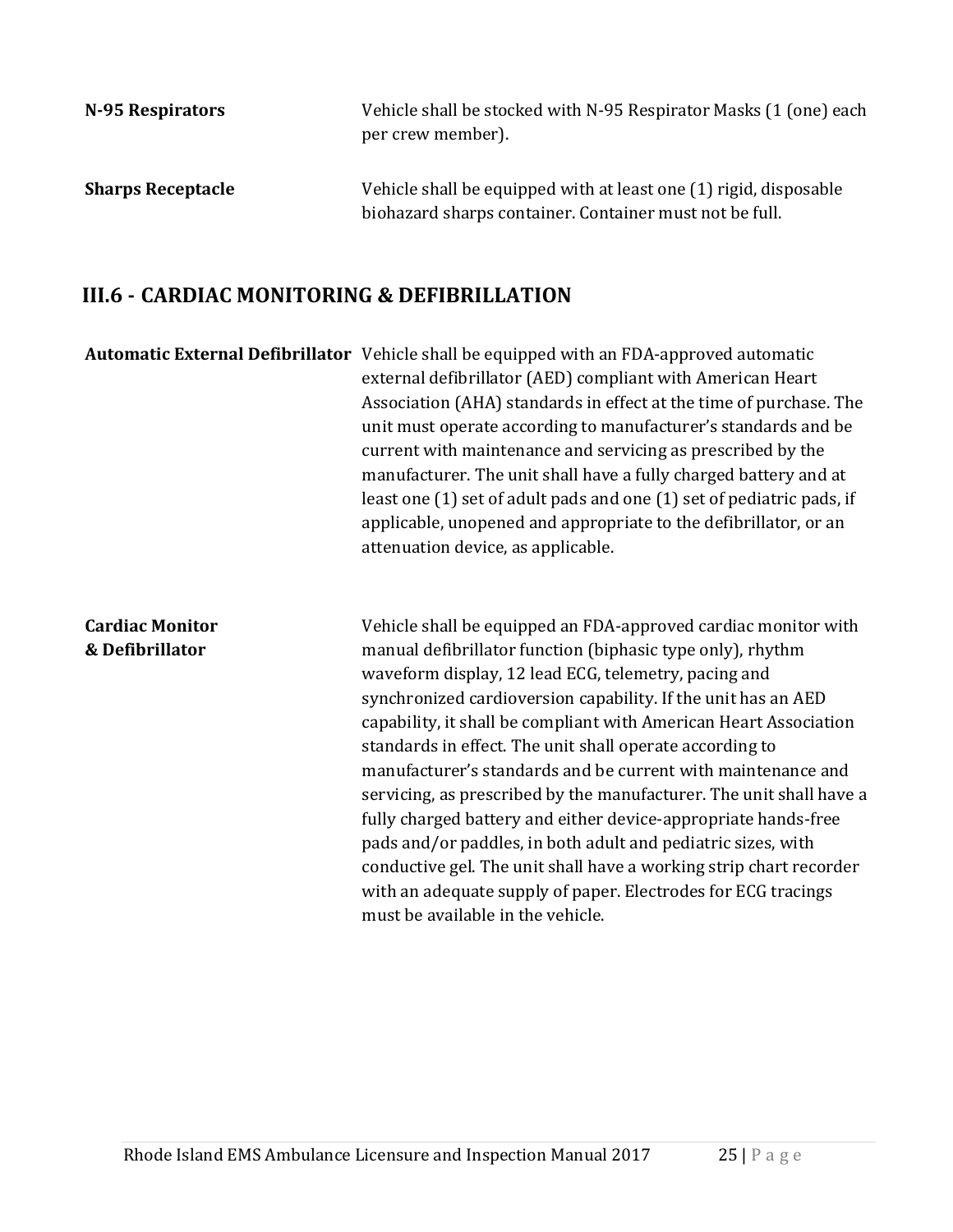## <span id="page-25-0"></span>**III.7 - ALS SUPPLIES & EQUIPMENT**

| <b>Constricting Bands</b>          | Vehicle shall be stocked with at least two (2) latex-free IV<br>tourniquets.                                                                                                                                                                                                                                                                                                                                                                                                                                                                                                                                                                                                                     |
|------------------------------------|--------------------------------------------------------------------------------------------------------------------------------------------------------------------------------------------------------------------------------------------------------------------------------------------------------------------------------------------------------------------------------------------------------------------------------------------------------------------------------------------------------------------------------------------------------------------------------------------------------------------------------------------------------------------------------------------------|
| <b>Endotracheal Intubation Kit</b> | If equipped for oral/endotracheal intubation, kit shall include<br>laryngoscope handles and blades in adult and pediatric sizes as<br>follows:<br>curved $# 1, 2, 3, and 4$<br>$\bullet$<br>straight $# 1, 2, 3,$ and $4$<br>$\bullet$<br>Note: Blades may be disposable or stainless steel. Stainless<br>$\bullet$<br>steel blades must be clean and in good condition. Handles<br>shall have fully charged batteries and a working bulb.<br>ET tubes in tubes from 2.5mm to 8mm<br>$\bullet$<br>Flexible stylet in adult and pediatric sizes. Tracheal tube<br>$\bullet$<br>introducer devices ("Bougie" tubes) are permitted in<br>addition to regular stylet<br>$\cdot$ . The set of $\cdot$ |

- water-soluble lubricant
- 10cc syringe
- spare batteries
- spare bulbs
- adult and pediatric sized Magill (Rovenstein) forceps
- device to secure the ET tube in place
- End-tidal CO2 with waveform capability, may be built into cardiac monitor or portable device. Must include necessary adapters and sensors to confirm tube placement.

**Note**: Tubes and stylet shall be packaged individually in unopened, sterile manufacturer's packaging.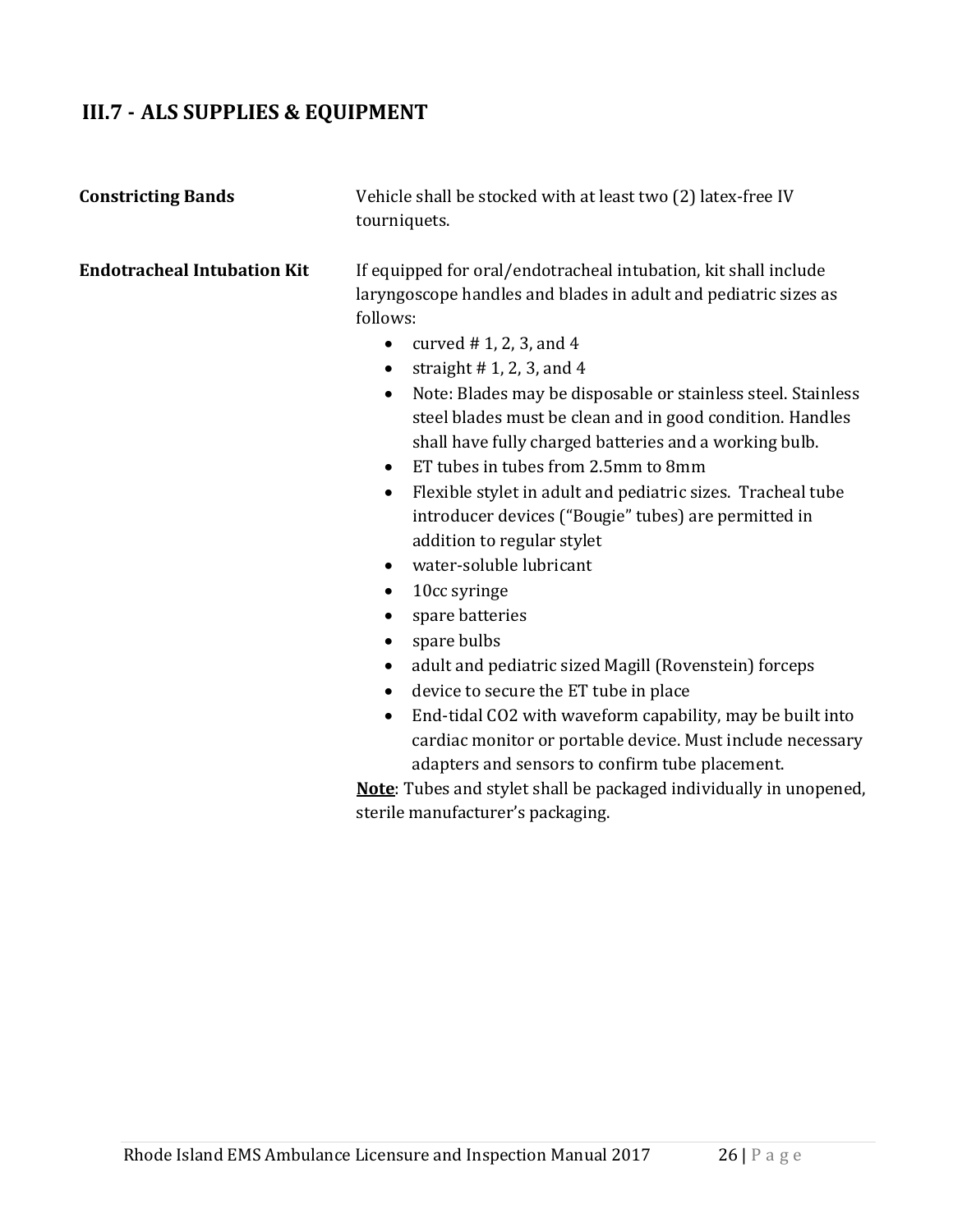| Intraosseous<br>Infusion (IO) Kit | Vehicle shall be provisioned with at least one (1) intraosseous<br>infusion kit having needles sized for both adult and pediatric<br>patients per manufacturer recommendation. Kit can be<br>commercially prepared or assembled from the necessary<br>components. The kit must include, at a minimum:<br>one (1) manual driver or one (1) power driver<br>$\bullet$<br>two (2) adult sterile needles<br>$\bullet$<br>two (2) pediatric sterile needles<br>$\bullet$<br>two (2) alcohol prep pads<br>$\bullet$<br>one (1) gauze pad<br>$\bullet$<br>one (1) EZ connect IV extension set with standard luer<br>connector. |
|-----------------------------------|-------------------------------------------------------------------------------------------------------------------------------------------------------------------------------------------------------------------------------------------------------------------------------------------------------------------------------------------------------------------------------------------------------------------------------------------------------------------------------------------------------------------------------------------------------------------------------------------------------------------------|
| <b>IV Catheters</b>               | Vehicle shall be stocked with IV catheters including a minimum of<br>two (2) each of the following sizes: 14#, 16#, 18#, 20#, 22#, and<br>24#. Catheters must be in clean, unopened manufacturer's original<br>packaging.                                                                                                                                                                                                                                                                                                                                                                                               |
| IV Drip Sets (10-15ggts)          | Vehicle shall be stocked with a minimum of (2) 10-15gtts<br>intravenous solution administration sets, not including the 100mL<br>volumetric burette defined elsewhere. Administration sets shall be<br>in clean, unopened original manufacturer's packaging.                                                                                                                                                                                                                                                                                                                                                            |
| <b>Padded Arm Boards</b>          | Vehicle shall be equipped with at least one (1) each adult and<br>pediatric sized padded arm boards.                                                                                                                                                                                                                                                                                                                                                                                                                                                                                                                    |
| Stopcock 3- or 4-way              | Vehicle shall be equipped with at least one (1) 3-way or 4-way<br>stopcock, sealed in original, unopened manufacturer's packaging.                                                                                                                                                                                                                                                                                                                                                                                                                                                                                      |
| <b>Volumetric Burette</b>         | Vehicle shall be stocked with at least one (1) volumetric burette<br>(100mL) for IV administration. Shall be sealed in original,<br>unopened manufacturer's packaging.                                                                                                                                                                                                                                                                                                                                                                                                                                                  |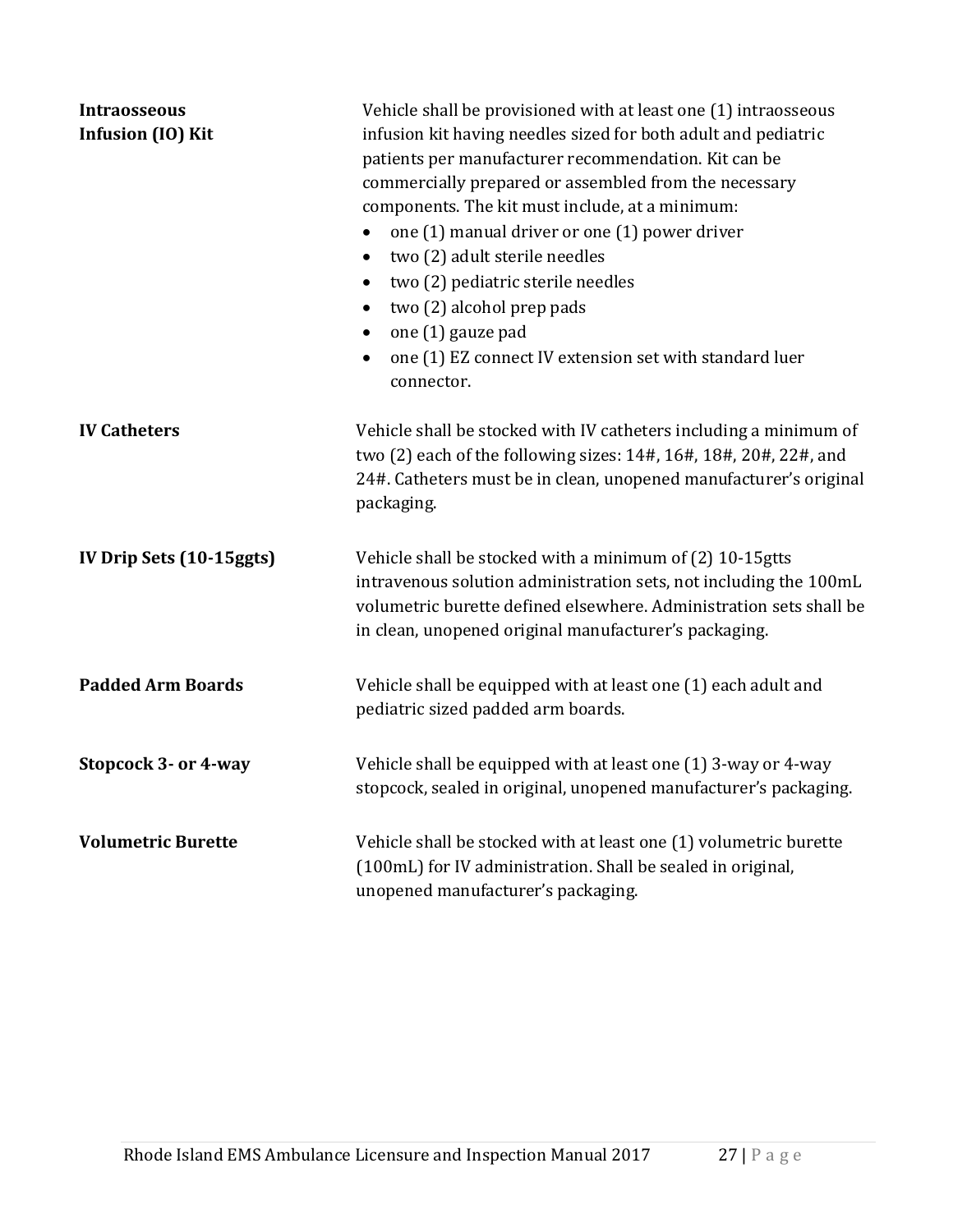## <span id="page-27-0"></span>**III.8 - PARAMEDIC EQUIPMENT**

| <b>Cricothyrotomy Kit</b>        | Vehicle shall be provisioned with at least one (1) Cricothyrotomy<br>kit that may be either commercially prepared or assembled from<br>the necessary components. The kit shall include:<br>one (1) 4.0-6.0 cuffed ET tube<br>$\bullet$<br>one (1) scalpel<br>$\bullet$<br>one (1) face mask/shield<br>$\bullet$<br>one (1) sterile 4x4 sterile gauze pad<br>$\bullet$<br>one (1) syringe<br>$\bullet$<br>one (1) povidone-iodine prep pad<br>$\bullet$<br>one (1) appropriate tube securing device<br>$\bullet$<br>These components must be bundled together in kit form. Each<br>component must in clean, unopened original manufacturer's<br>packaging. |
|----------------------------------|-----------------------------------------------------------------------------------------------------------------------------------------------------------------------------------------------------------------------------------------------------------------------------------------------------------------------------------------------------------------------------------------------------------------------------------------------------------------------------------------------------------------------------------------------------------------------------------------------------------------------------------------------------------|
| <b>IV Infusion Pump</b>          | Vehicle shall be equipped with an IV infusion pump. PVC-free<br>admin sets are recommended but not required.                                                                                                                                                                                                                                                                                                                                                                                                                                                                                                                                              |
| <b>Nasogastric Tubes</b>         | Vehicle shall be stocked with an assortment of nasogastric tubes in<br>sizes from 8 to 16 Fr. Each must be sealed in original, unopened<br>manufacturer's packaging.                                                                                                                                                                                                                                                                                                                                                                                                                                                                                      |
| <b>Pleural Decompression Kit</b> | Vehicle shall be provisioned with at least one (1) pleural<br>decompression kit that may be either commercially prepared or<br>assembled from the necessary components. The kit must include:<br>one $(1)$ 14# x 2" IV catheter<br>one (1) 20cc syringe<br>$\bullet$<br>one (1) stopcock, one (1) 4"x4" sterile gauze pad<br>$\bullet$<br>one (1) povidone-iodine prep<br>$\bullet$<br>One (1) pair sterile gloves.<br>These components must be bundled together in kit form. Each<br>component must in clean, unopened original manufacturer's<br>packaging.                                                                                             |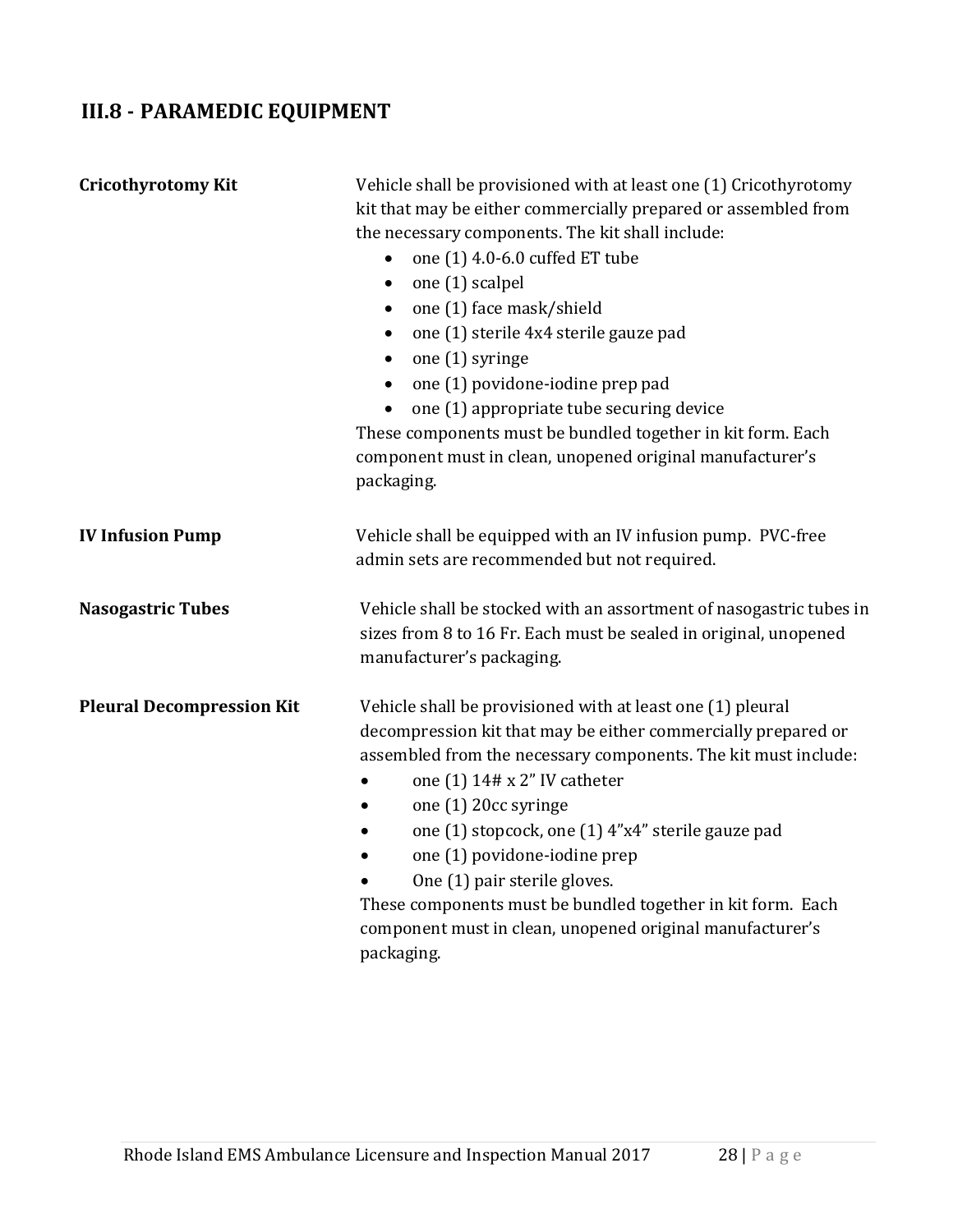## <span id="page-28-0"></span>**III.9 - MEDICATIONS**

The **minimum** quantities for both optional and required medications, as well as the acceptable packaging for each medication (i.e., vials, prefilled syringes, etc.), are contained in the current version of the *Rhode Island Statewide Emergency Medical Services Protocols* formulary.